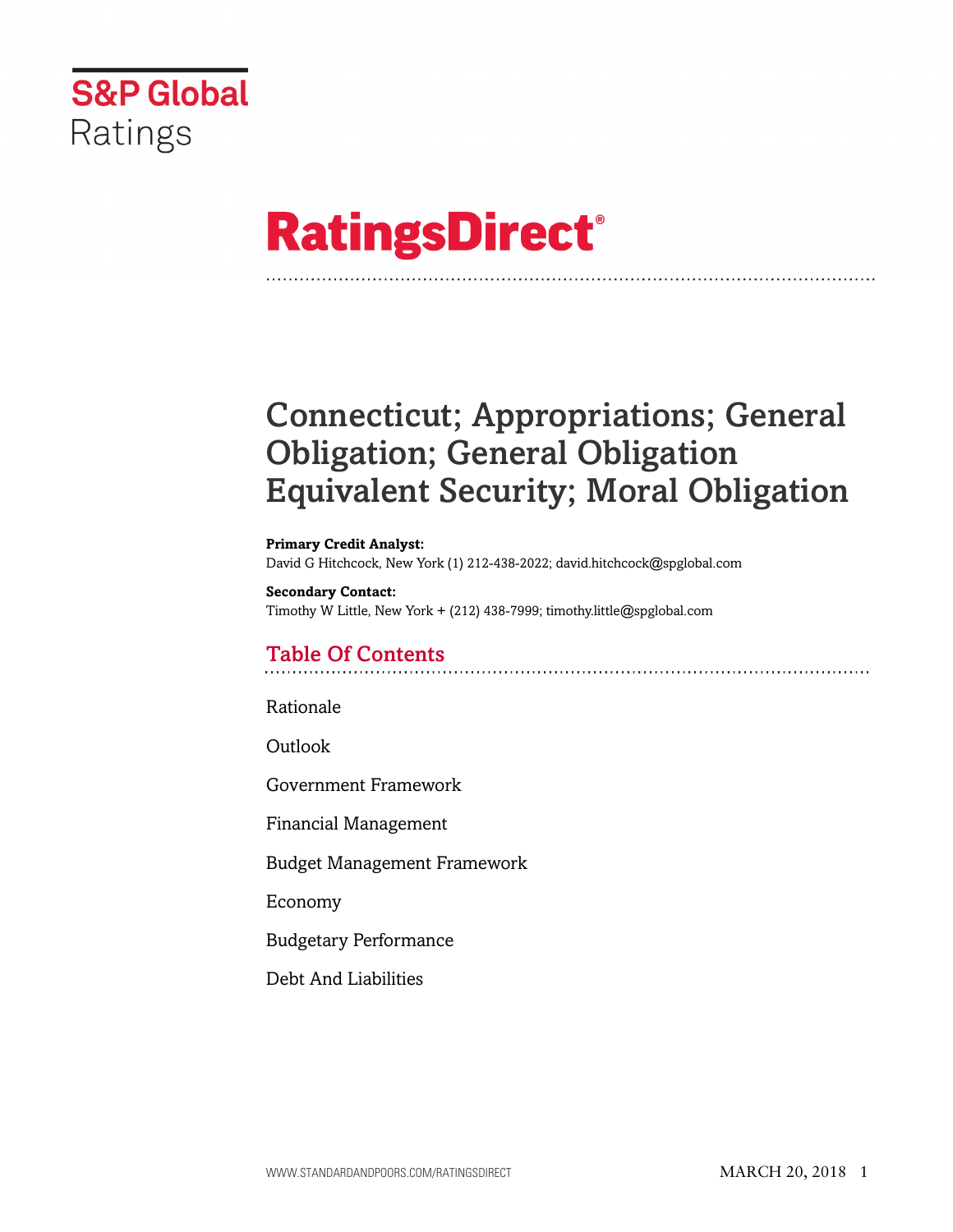# Connecticut; Appropriations; General Obligation; General Obligation Equivalent Security; Moral **Obligation**

| <b>Credit Profile</b>                               |                |          |  |
|-----------------------------------------------------|----------------|----------|--|
| US\$367.0 mil GO rfdg bnds ser 2018B due 04/15/2028 |                |          |  |
| Long Term Rating                                    | $A+$ /Negative | New      |  |
| US\$250.0 mil GO bnds ser 2018A due 04/15/2038      |                |          |  |
| Long Term Rating                                    | $A+$ /Negative | New      |  |
| Connecticut GO                                      |                |          |  |
| Long Term Rating                                    | A+/Negative    | Affirmed |  |

# <span id="page-1-0"></span>Rationale

S&P Global Ratings has assigned its 'A+' rating and negative outlook to the State of Connecticut's \$250 million general obligation (GO) bonds (2018 series A) and \$367 million GO refunding bonds (2018 series B). At the same time, S&P Global Ratings has affirmed its 'A+' rating on the state's approximately \$18.5 billion of GO debt outstanding, its 'A' rating on state appropriation-secured debt, and its 'BBB+' rating on state moral obligation debt. The outlook on all long-term debt is negative.

The GO rating on Connecticut reflects our view of the following factors:

- The state's high income levels;
- A diverse economy;
- Near structural budget balance, assuming in the next biennium the state reauthorizes a recent hospital tax, carries forward current flat funding of aid to local governments, and economic growth aligns with current projections;
- Active monitoring of revenues and expenditures to identify and correct midyear budget gaps, as exemplified by midyear budget adjustments made in fiscal years 2015, 2016, and 2017; and
- Adequate operating liquidity, despite negative generally accepted accounting principles (GAAP) general fund balances.

Offsetting factors, in our opinion, include:

- Above-average debt, high unfunded pension liabilities, and large unfunded other postemployment benefit (OPEB) liabilities, all of which create what we believe are significant and growing fixed-cost pressures that restrain Connecticut's budgetary flexibility, as evidenced by a four-month delay in enacting the fiscal 2018-2019 biennium budget. Should state tax revenue decline, or grow more slowly than currently projected, these large fixed costs will remain an impediment to solving future potential budget gaps;
- Recent population declines and slow economic growth, exacerbated by job losses in the state's well-paying financial sector, which is expected to contribute to weak revenue growth over the next several years and lead to difficult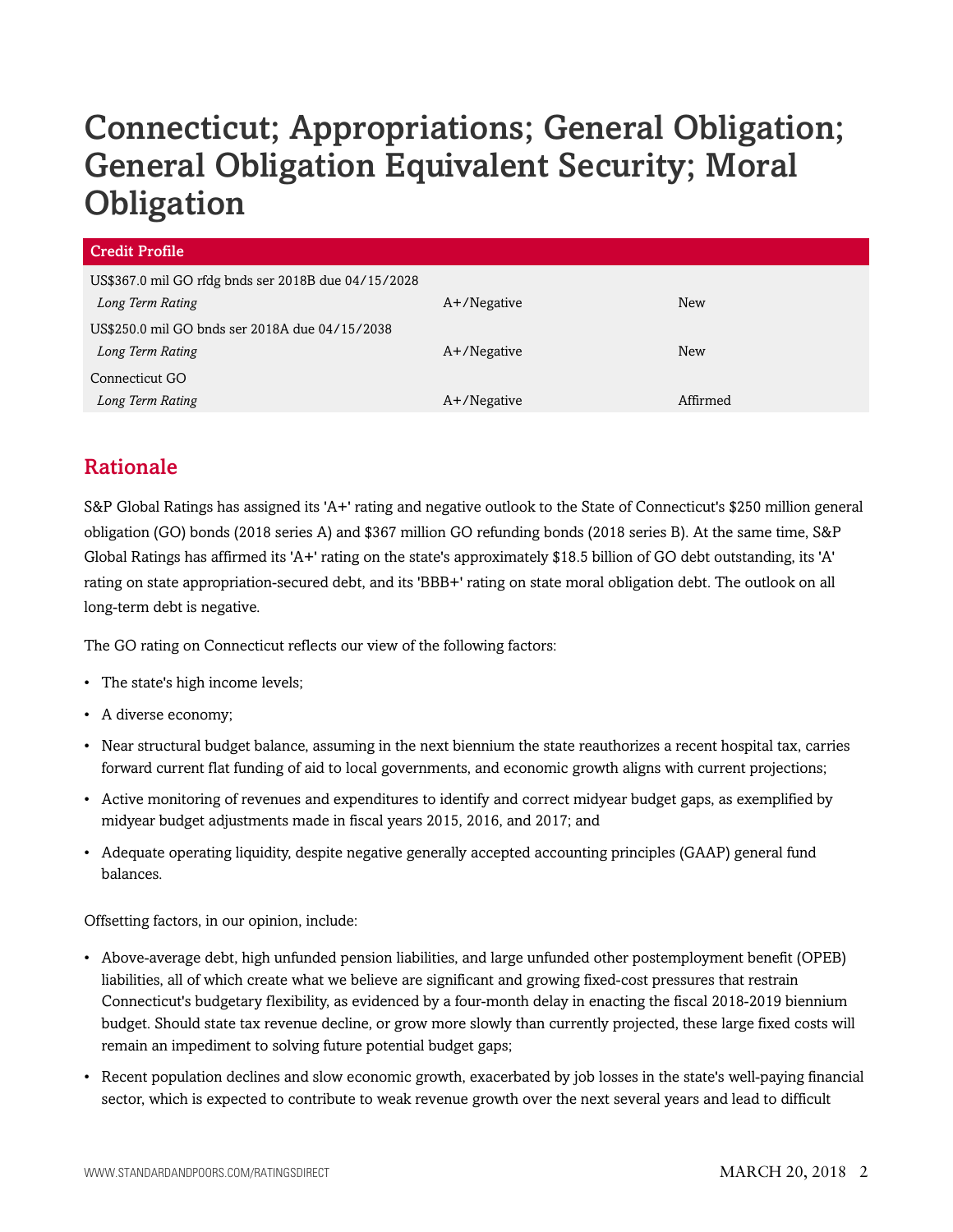budget-balancing decisions beyond the current biennium; and

• A history of cyclical budget performance, and a recent history of drawing down financial reserves available to cushion against the next economic downturn to a low level at the end of fiscal 2017. The state projects a one-time boost in fiscal 2018 reserves due to repatriation of hedge fund money and an acceleration of calendar 2017 income tax payments because of federal tax reform. However, we believe another drawdown of the now larger budget stabilization fund (BSF) remains likely in fiscal 2018 to solve a projected small \$198.5 million general fund midyear budget gap (1.1% of expenditures) in fiscal 2018. There also remains uncertainty regarding an upcoming April consensus revenue forecast, which will update economic trends and incorporate the effect of federal tax reform for the first time.

The state enacted a bi-partisan 2018-2019 biennium budget four months late into the fiscal year that began July 1, 2017. The delay arose from a need to close large budget gaps resulting from a combination of weak income tax revenue growth; increased pension, OPEB, and Medicaid costs; and a resistance in the legislature to additional tax increases after several rounds of tax hikes in preceding bienniums.

Resulting budget gaps were solved with the help of a new labor agreement that produced savings in the current biennium, but will also require a 3.5% wage increase in each of fiscal years 2020 and 2021, as well as prohibit layoffs for four years and extends nonwage benefit provisions to 2027. Other gap-closing measures included a new hospital provider tax, designed so that hospitals will be largely held harmless for the tax increase after the effect of increased federal reimbursements; cuts in aid to local governments (Connecticut local governments provide kindergarten to grade 12 [K-12] education); and cuts to higher education.

The state originally projected a fiscal 2018 general fund budget gap of \$2.3 billion before budget-closing actions, or a large 13% of originally projected revenue. These actions involved \$1.7 billion of increased revenues and \$675 million of decreased expenditures. Gap-closing measures included \$700.0 million of workforce savings; \$343.9 million of new revenue from the hospital provider tax resulting in \$448.4 million of increased federal reimbursements, offset by \$586.2 million in increased payments to hospitals; \$327.8 million of suspended sales tax transfers to a municipal revenue-sharing account; \$172.8 million of fund transfers into the general fund; \$159.6 million in education-related grant cuts to localities; \$68.4 million in reductions to higher education; and \$35.3 million of tobacco tax increases, among other items. Certain hospitals are litigating the validity of the new hospital provider tax, which we understand is similarly structured to comparable taxes of other states. While we do not expect the courts to rule the tax invalid, should they, the state indicates it retains the ability to introduce a different hospital tax to accomplish similar revenue goals.

Connecticut estimates one-time budgeted items in its enacted 2018-2019 budget add up to only \$173 million in fiscal 2018, or just 0.9% of revenue, which we view as essentially near structural balance, assuming no further revenue deterioration. Fiscal 2018 gap-closing actions are largely carried over to fiscal 2019. However, without reauthorization of the reductions in local aid in fiscal 2020 and a renewal of the hospital provider tax, the state currently projects a \$1.2 billion structural deficit in fiscal 2020 due to nonrecurring items. However, if these two areas were reauthorized it would lower the projected 2020 structural gap to \$371 million, or 2% of projected revenue, based on original budget projections.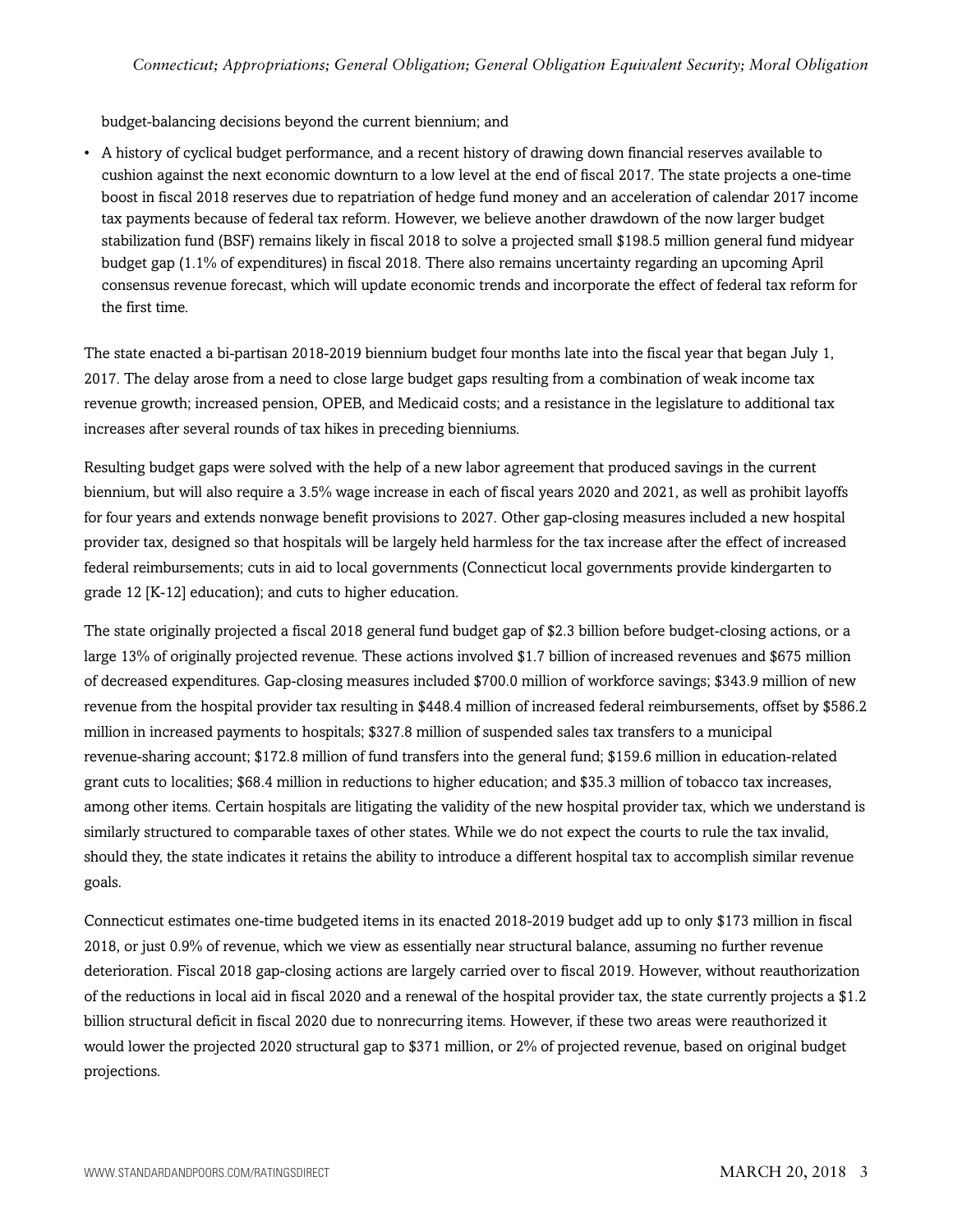Weak revenue growth since the budget enactment has opened up a new midfiscal 2018 budget gap, estimated by the state budget office at \$194.8 million, and more recently by the state comptroller at \$198.5 million, or 1.1% of expenditures. Indications are that the state legislature might delay midyear budget-closing actions until release of a new April consensus revenue forecast, which will update the current November forecast. Connecticut has indicated that the state income tax is not closely coupled with federal tax law, so it does not anticipate major direct impact to ongoing state revenue due to federal tax reform. However, the current state forecast includes \$665 million of extra one-time income tax payments in fiscal 2018 because of federal requirements to repatriate certain hedge fund money by 2017, and state residents' acceleration of income recognition into calendar 2017 to maximize federal tax deductions for state and local taxes. The budget redirects such one-time payments (certain annual income tax collections above \$3.15 billion) into its budget reserve fund. As a result, the state projects its budget reserve will rise from \$212.9 million, or what we consider a relatively low 1.2% of expenditures at fiscal year-end 2017, to \$877.8 million, or an adequate 4.7% at fiscal year-end 2018, assuming the state fully closes the projected midyear budget gap in fiscal 2018.

However, we believe that by waiting until April to close the midyear gap, time to implement midyear cuts could be limited. In light of the state's difficulties in enacting the current biennium budget, and recent history of drawing down the budget reserve, we believe there is a good probability that Connecticut will solve at least part of the current budget gap with use of the budget reserve or, through inaction, allow the reserve to be drawn down. The release of the April forecast will provide more clarity on the size of the budget gap, the effect of federal tax reform on state revenue, and the impact of a recent uptick in state economic growth.

The state calculates \$5.4 billion of combined fixed costs for debt service, pension, and OPEB in fiscal 2018, totaling 29% of budgeted general fund expenditures, a slight increase from 28% in 2017, with \$91 million of this representing additional deposits into an OPEB trust fund beyond pay-as-you-go OPEB funding. Adding in \$2.6 billion of projected 2018 Medicaid payments would bring fixed costs up to 42% of 2018 expenditures. In addition, adding \$1.3 billion of other entitlement account spending reported by the state in fiscal 2017 would bring the total fixed cost percent up to 49%. In our view, fixed costs are high and could potentially squeeze remaining unrestricted budget areas such as local aid, higher education, and to a lesser extent transportation, in the event of future budget gaps. A pension agreement with the state employee union has helped control fixed cost growth in the near term by smoothing out what would have been a potential spike in pension payments over the next few years and pushing amortization of some unfunded pension liabilities payments into later years. At the same time, it lowered the state employees' retirement system assumed rate of return to a more conservative 6.9% from 8.0% (see "Connecticut's Recent Pension Agreement With Unions Could Be Mildly Positive For The State," published Jan. 23, 2017, on RatingsDirect). The lower return assumption, as well as a drop in the teacher retirement system assumed rate of return to 8.0% from 8.5%, has had the effect of raising actuarial liabilities, offset by a strong 15.7% teachers' investment return realized for the one year through Dec. 31, 2017. The state continues to fully fund its pension funds' annual actuarially determined contribution (ADC).

The state also has recently made changes in financial procedures that could more rigidly control spending and bonding, and has placed some of these financial restrictions into future bond covenants that would take the ability to change these procedures out of the hands of future legislatures for 10 years. This could help credit quality to the extent it enhanced structural balance if reserve balances were preserved during good economic times, but could potentially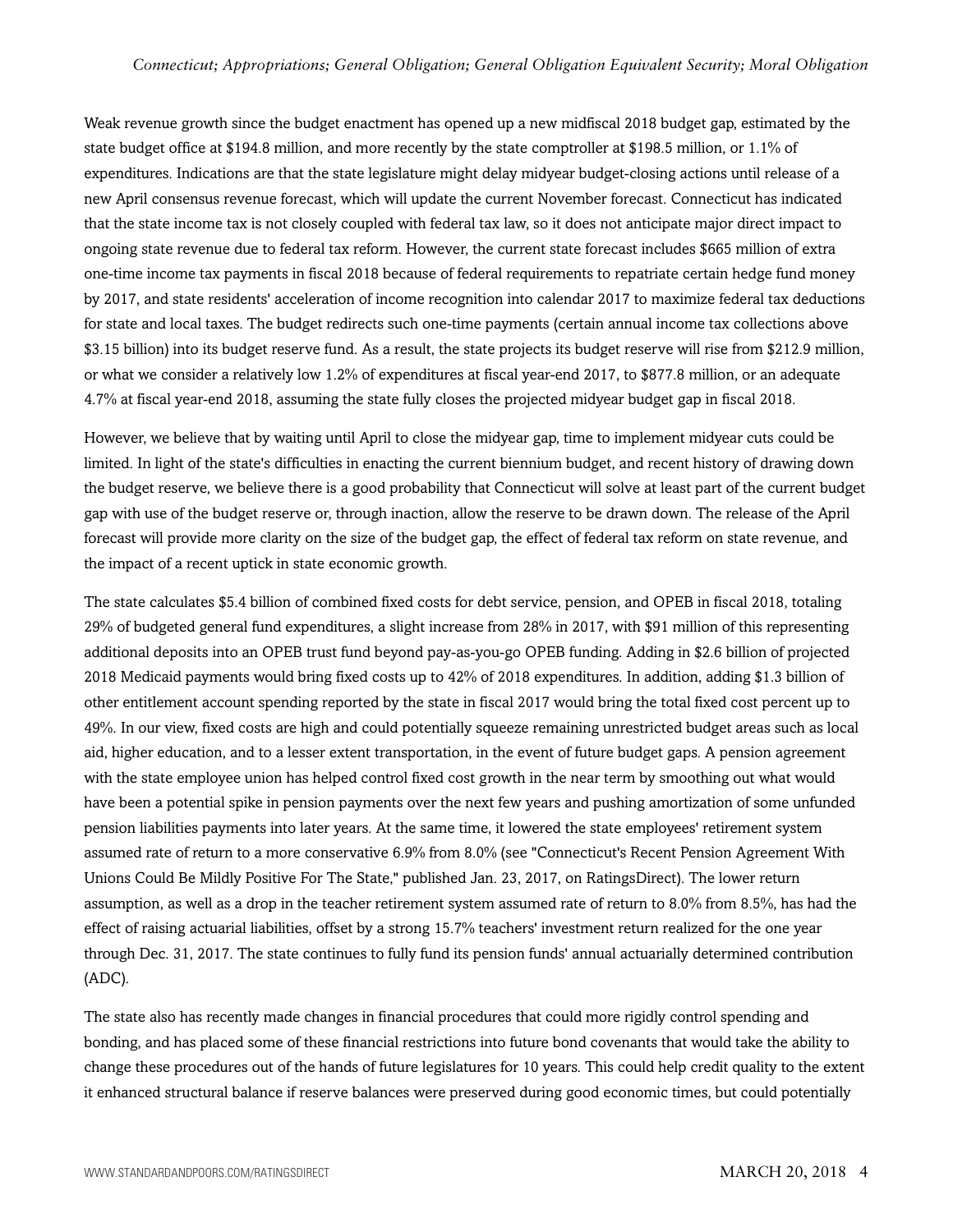#### *Connecticut; Appropriations; General Obligation; General Obligation Equivalent Security; Moral Obligation*

squeeze discretionary spending if fixed costs continue to escalate. The changes include placement of a spending cap into the state constitution that limits expenditure growth to the greater of the percent increase in personal income over a five-year period, or the percent increase in inflation over the previous calendar year, unless overridden by the governor and three-fifths of the legislature. The current biennium budget also directs bonds sold subsequent to May 15, 2018, to include bond covenants turning certain new statutory budgeting practices into contractual obligations for the next 10 years. These reforms include budgeting for only 99.5% of forecast revenues in fiscal 2020, with a phase down to 98.0% of revenue by 2026, transferring certain annual income tax revenue above \$3.15 billion to the budget reserve, and implementation of various bond caps, unless the governor and three-fifths of the legislature declare a financial emergency. Statutory law also now limits use of the budget reserve to instances when revenues are forecast to decline 1% or more, or if the budget reserve equals 5% or more of current-year appropriations, for the purpose of paying the unfunded past service liability of the employees' and teachers' pension systems in excess of regular contributions. By making reserve drawdowns more difficult, BSF balances might more likely be preserved for recessionary periods.

On a GAAP basis, the state had a general fund balance deficit of \$494 million at the end of fiscal 2017, the last audited year, or 2.6% of expenditures and transfers out, an improvement from a larger negative fund balance of \$614 million, or 3.3% at fiscal year-end 2016.

Despite negative GAAP balances, Connecticut projects adequate cash and has no plans for external cash flow financing. The state projects weekly total available cash of \$1.3 billion-\$3.0 billion (average balance of \$2.0 billion) in fiscal 2018, with the exception of several weeks in December when cash was drawn down for capital projects to be reimbursed from bonds whose sale was delayed by the late enacted budget.

The state still ranks first in per capita income at 141% of that of the U.S. in 2016. The economy continues to grow, although more slowly than that of the nation, despite population declines since 2014-2016, and a slow 0.3% increase in 2017. Connecticut has regained about 76% of the jobs lost in the last recession. IHS Markit forecasts real gross state product growth of 2.3% in 2018, 1.9% in 2019, and 1.5% in 2020, levels slightly below those of the nation. Loss of jobs in the well-paying financial sector has contributed to revenue weakness, but the remaining above-average proportion of jobs in this sector still represents a wealthy tax base, and financial sector employment started to grow slowly again in 2017. State defense industries could also do well if federal defense spending escalates. Connecticut retains legal authority to make cuts in local aid, although further large cuts may be politically difficult. The state has been making full actuarial pension contributions for six years, and has been operating with near structural balance, despite the need for multiple midyear budget corrections.

At the same time, we view state long-term liabilities as high and growing. We calculate tax-backed debt at 9.5% of personal income at fiscal year-end 2017, the last audited fiscal year, and unfunded pension liabilities are also high at 14.0% of personal income as of a 2017 Governmental Accounting Standards Board (GASB) 67 basis, while the state's combined pension-funded ratio on a GASB basis is low at 45%, despite annual funding of the ADC. We view the state combined state employee and teacher unfunded OPEB as high at \$20.9 billion, or 8.8% of income, although it has declined and stabilized in recent years due to partial funding of an OPEB trust fund. However, state debt and pension ratios are approaching levels that could each trigger a one-notch downgrade under our state rating criteria.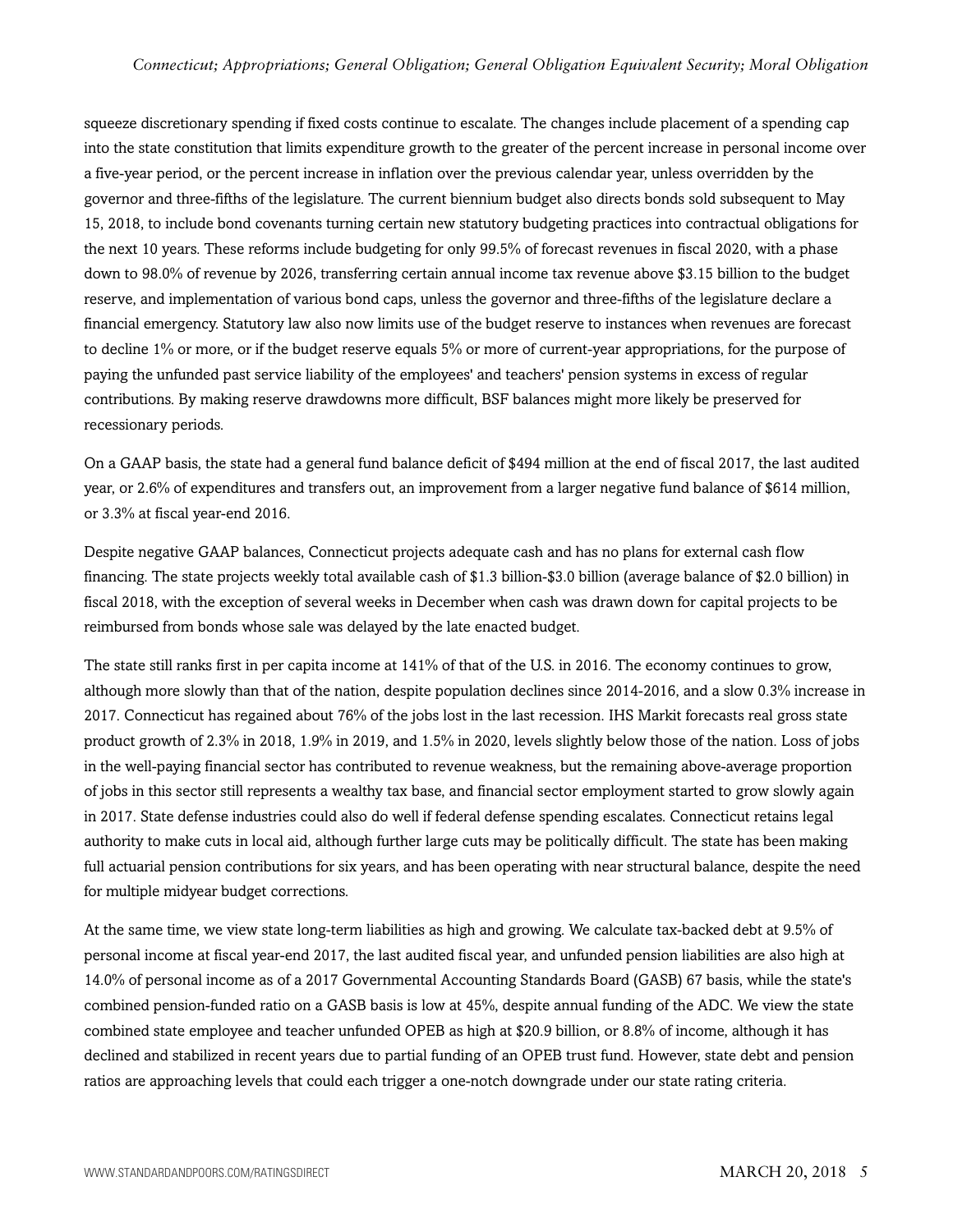We believe pending federal tax reform's disallowance of certain state and local tax deductions on federal tax returns could have a potential disproportionate effect on high tax states, such as Connecticut (see "U.S. Tax Reform: Legislation Lays Groundwork For Reshaping The Federal-State Fiscal Relationship," published Dec. 4, 2017) .

Based on the analytic factors we evaluate for states, on a scale of '1.0' (strongest) to '4.0' (weakest), we have assigned a composite score of '2.3' to Connecticut, indicative of an 'A+'. However, we also calculate that a majority of Connecticut's debt ratios in our state scoring criteria now lie more than one-third above the level necessary to score a '4', which triggers a one-notch rating override under our state scoring criteria. At the same time, we are using the flexibility under our state criteria to rate one notch above the indicative rating of 'A', due to the likelihood that the override will no longer apply after potentially higher calendar 2017 state income and gross state product figures are released shortly by the U.S. Bureau of Economic Analysis. High state debt levels also reflect a lack of active county debt issuance, compared to that of other states, which leaves combined state and local debt levels closer to the national average.

# <span id="page-5-0"></span>**Outlook**

The negative outlook represents a one-in-three chance we could lower the rating during our two-year outlook horizon. The outlook also reflects what we believe to be increasing constraints on achieving long-term structural balance, highlighted by Connecticut's delay in enacting a fiscal 2018-2019 biennium budget. These budget constraints include revenue weakness because of slow economic growth and recent population decline and reduced revenue-raising flexibility after the state instituted substantial tax increases in the past two biennium budgets.

We believe several recent high profile relocations of various business headquarters out of state have reduced political willingness for further broad-based tax increases. At the same time, we believe there is less expenditure flexibility following implementation of new constitutional spending caps; reductions in state aid to localities; implementation of a recent labor agreement that reduced costs, but also created fixed pay schedules and prohibits layoffs over the next four years; and rising fixed-debt service, pension, and OPEB expenditures.

Should there be further significant midbiennium budget gaps that appear politically difficult to close, we could lower the rating. Although Connecticut has been operating with close-to-structural balance, we are concerned that potential future state aid cuts to localities could also diminish the state's long-term economic attractiveness, should the cuts materially impact local property tax rates, municipal services, or the quality of local education. However, if economic growth comes in at or above the state's budget forecast, fixed costs and rising revenues could conversely contribute to favorable operating surpluses that improve Connecticut's fiscal posture and allow us to revise the outlook on the state to stable. We could also lower the rating if we believe that the state's debt levels will continue to result in the triggering of our rating override provisions for high debt levels.

### <span id="page-5-1"></span>Government Framework

The government framework--including fiscal policy and intergovernmental funding within which each state taxes, spends, and issues debt--influences Connecticut's ability to manage through economic cycles.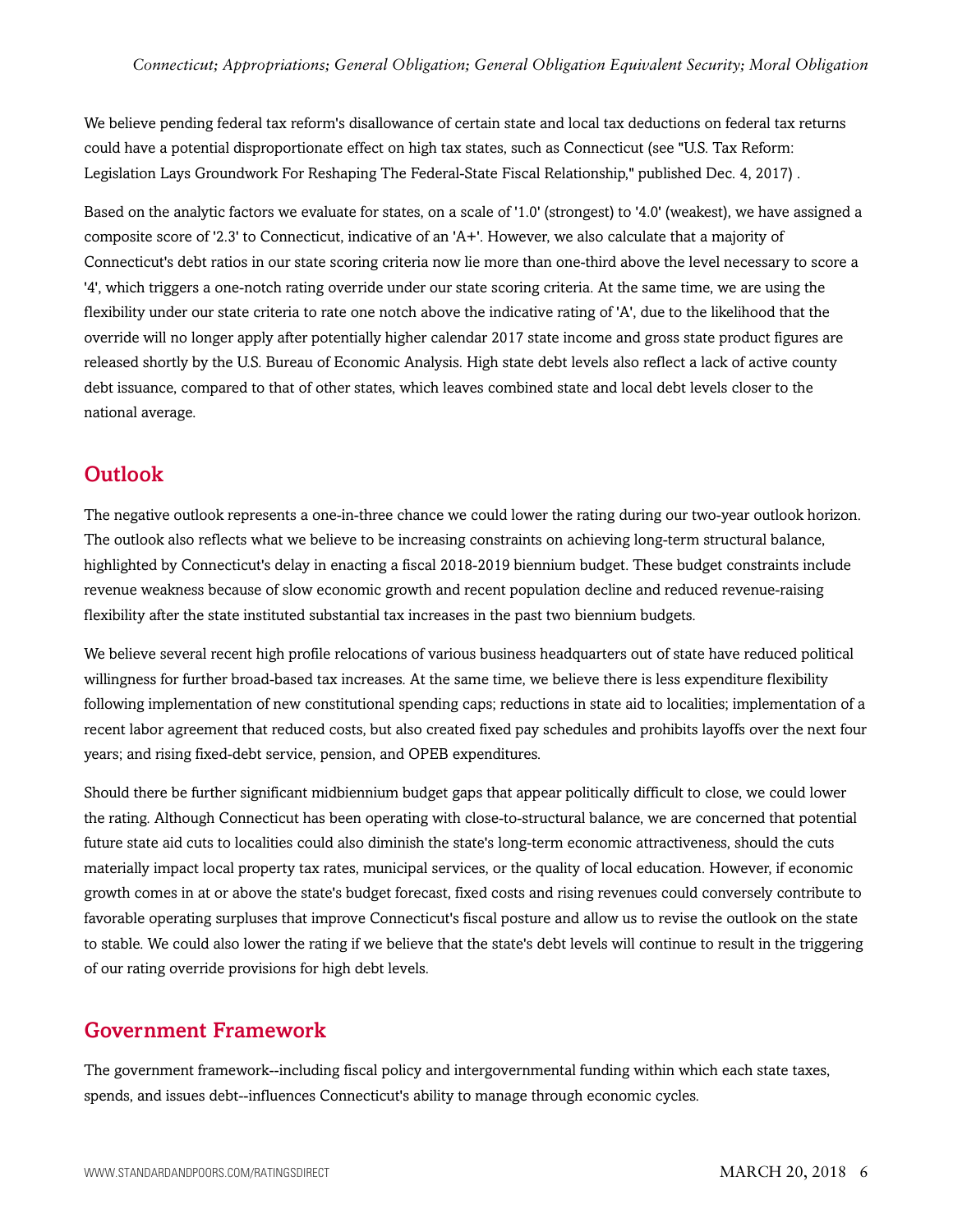#### *Connecticut; Appropriations; General Obligation; General Obligation Equivalent Security; Moral Obligation*

A key feature of Connecticut's governmental framework is a balanced budget requirement. A voter-approved amendment to the state constitution provides that the amount of general budget expenditures authorized in any fiscal year shall not exceed the estimated amount of revenue for that fiscal year. In developing its budget, Connecticut operates under a constitutional expenditure cap that limits spending growth to the greater of personal income growth or the inflation rate, unless the governor declares a state of emergency, or three-fifths of each house of the legislature votes to exceed the limit due to extraordinary circumstances. The expenditure cap used to be statutory and excludes certain pension payments, debt service, municipal aid to poor localities, and federal grants and matching payments, but now is constitutional and includes this municipal aid, while phasing in pension costs under the cap in stages beginning in 2024 and excluding payments from federal grants. There is no statutory or constitutional prohibition against borrowing for operating purposes. Connecticut is authorized to issue GO debt, special tax obligation debt, and special obligation and revenue debt. Debt outstanding, authorized and payable from the general fund, is limited by statute to 1.6x total general fund tax receipts. Cancellation of debt authorization must be considered by state statute when Connecticut's debt approaches 90% of the state debt limit.

There are no constitutional or statutory provisions providing for, or precluding, a priority of payment for GO debt service over other claims of the state. Funds for debt service are "deemed to be appropriated" and, as part of the contract between bondholders and Connecticut, the state must appropriate all amounts necessary for the punctual payment of principal and interest.

Connecticut, which is not a voter-initiative state, has the autonomy to raise taxes and has adjusted its tax structure over time. It has relatively broad service responsibilities with about 28% of 2017 budgetary expenditures tied to education funding and other resources shared with local government units. Although it has legal flexibility to adjust funding to local governments, we believe it might be politically difficult to make large municipal aid cuts, in light of the recent four-month budget impasse following large proposed cuts in municipal aid by the governor. The state has previously avoided sharp midyear reductions in these areas in recent years. (In Connecticut, municipalities are in charge of K-12 education.)

As part of the fiscal 2018-2019 biennium budget, the state is required to put certain current statutory spending limitations into bond covenants for bonds sold after May 15, 2018. The legislature has the power to delay these covenants up until the time bonds such bonds are sold; afterward they would be in place for 10 years as an essentially unbreakable contractual obligation. These provisions budgeting for only 99.5% of forecast revenues in fiscal 2020, with a phase down to 98.0% by 2026, transferring certain annual income tax revenue above \$3.15 billion to the budget reserve, and various bonding caps, unless the governor and three-fifths of the legislature declare a financial emergency.

New statutory law also limits use of the budget reserve to instances when revenues are forecast to decline 1% or more, or if the budget reserve equals 5% or more of current year appropriations of the amount in excess of 5% for the payment of unfunded past service liability of the employees' and teachers' pension systems in excess of regular contributions, unless the governor declares a state of emergency and three-fifths of the legislature agree.

On a scale from '1.0' (strongest) to '4.0' (weakest), S&P Global Ratings assigned a '1.9' score to Connecticut's governmental framework.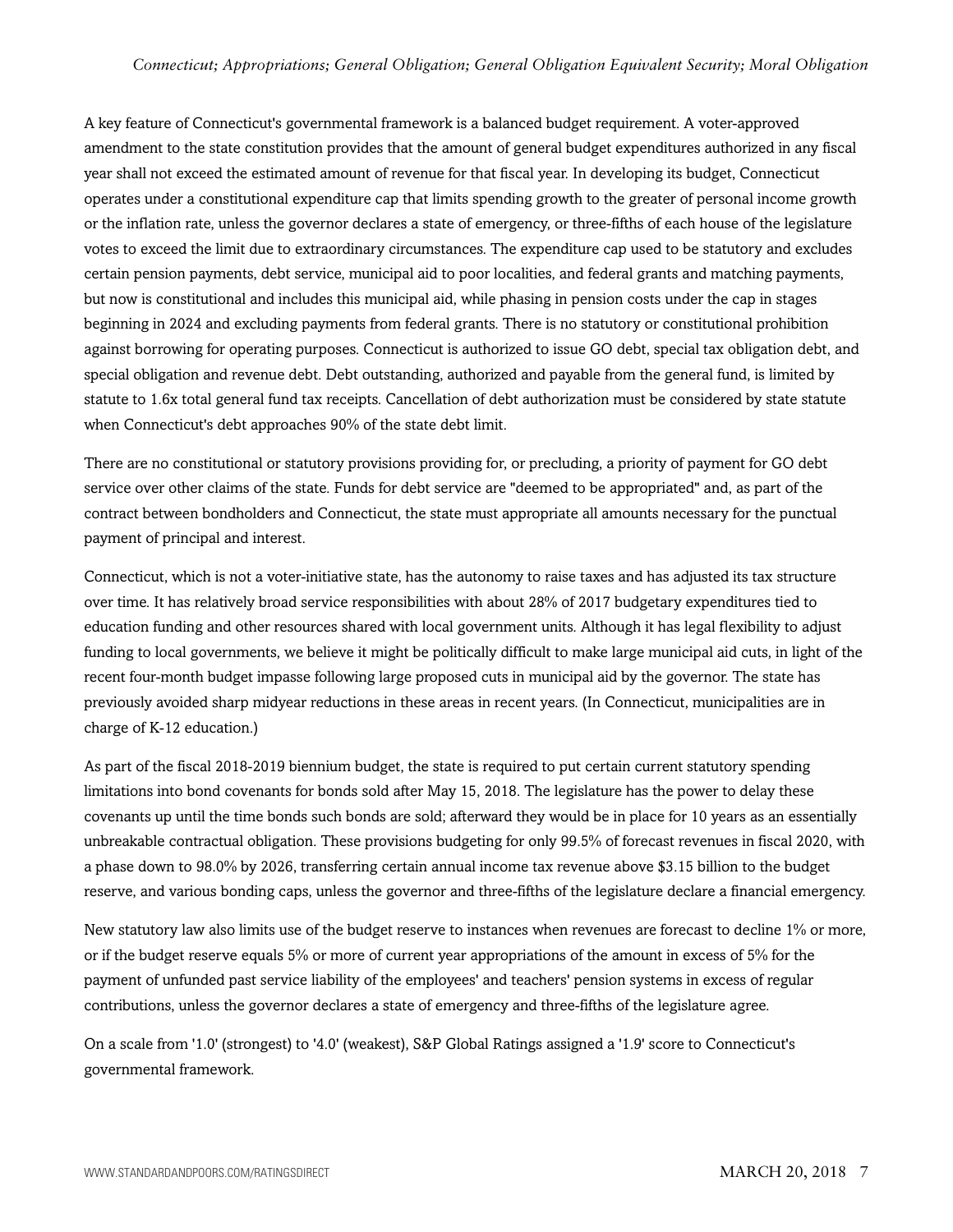# <span id="page-7-0"></span>Financial Management

#### Financial management assessment: Strong

State statutes and internally developed policies guide budget management, long-term financial planning, capital planning, debt management, and investing.

We consider Connecticut's management practices strong under our financial management assessment (FMA) methodology. An FMA of strong indicates that, in our opinion, practices are robust, well embedded, and likely sustainable.

Beginning Oct. 15, 2009, the Office of Policy and Management (OPM) and the legislature's Office of Fiscal Analysis (OFA) have been required by statute to issue consensus revenue estimates each year. An update to the estimate is required by Nov. 10, Jan. 15, and April 30, of each year, and must cover a five-year period. In addition to its internal resources, Connecticut bases its revenue estimates for budget forecasting on a number of outside data sources and economic forecasting firms. The state's long-term financial planning includes a three-year forecast for the legislature in addition to the biennial budget. The financial plan is updated annually and submitted to the legislature by Nov. 15.

Connecticut also produces a five-year capital improvement plan as part of the November update. State statutes require monthly revenue and expenditure forecasts measured against the budget. The OPM and the Office of the Comptroller generate monthly reports projecting year-end surpluses or deficits. State statutes also prescribe investment of state funds. Dedicated staff monitors investments and generates monthly reports. Connecticut also holds quarterly meetings with the investment advisory commission. The state has a swap management policy and other debt policies that guide amortization and issuance. Connecticut statute authorizes a budgetary reserve fund at a maximum of 15% of general fund appropriations (raised from 10% in the recent legislative session). The statute prescribes that the state must transfer all unappropriated general fund surpluses into the budget reserve fund, and that the fund can only be drawn on to fund operating deficits. However, the budgetary reserve was at 1.2% of expenditures at the end of fiscal 2017. The state projects one-time revenue as a result of federal tax law that will boost the reserve to 4.7% of expenditures in fiscal 2018, assuming it is not used to cover the current 1.1% midyear fiscal 2018 budget gap.

# <span id="page-7-1"></span>Budget Management Framework

Connecticut maintains a formal schedule for updating revenues and expenditures on a monthly basis, and this is done by both OPM and the comptroller. If the comptroller reports a projected general fund deficit of greater than 1%, the governor is required to file a deficit mitigation plan. Although the governor might reduce appropriations, this is limited to 5% of total appropriations and 3% of any fund, with any additional reductions requiring legislative approval. Legislative deliberation relating to interim budget adjustments has contributed to a delay in addressing budget gaps at times. The state is allowed to end the year in a deficit, which has periodically been addressed with deficit bonds. However, statutory provisions provide that any new budget deficit after fiscal 2013 must be funded in the budget of the year following the next fiscal year (when the magnitude of the previous budget deficit has become fully known). Gap-closing solutions in previous bienniums have relied on significant nonrecurring measures and structural solutions.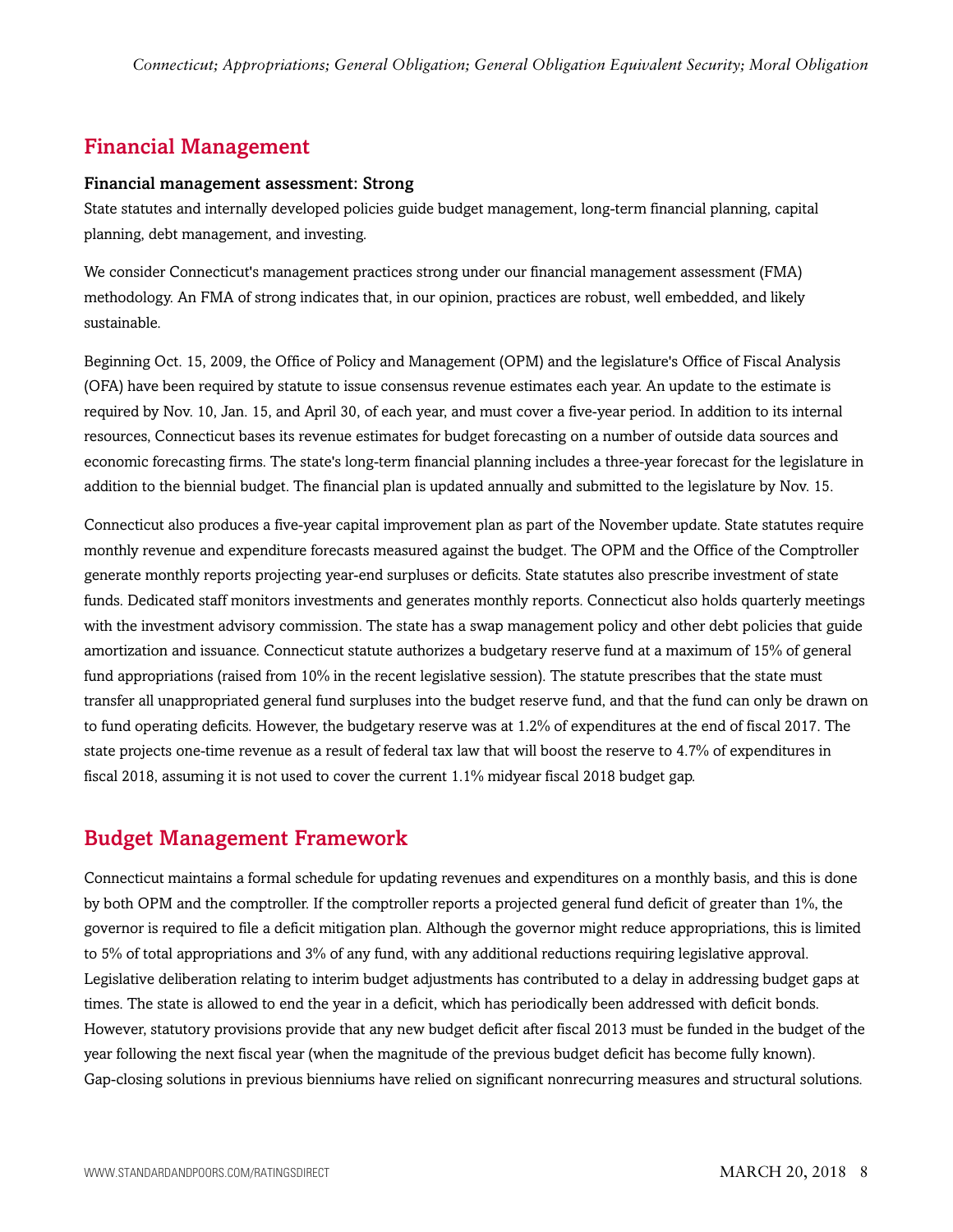On a scale from '1.0' (strongest) to '4.0' (weakest), S&P Global Ratings assigned a score of '2.0' to Connecticut's financial management.

# <span id="page-8-0"></span>Economy

The state continues to maintain strong income levels, although Connecticut's population dropped for three years from 2014-2016 and its economy has been growing slowly since the Great Recession.

Connecticut experienced a 0.5% loss in population from 2013-2016, including a 0.2% loss in 2016, before a population gain of 0.3% in 2017, to 3.58 million. State population growth has been below the U.S. over the past 10 years, according to the U.S. Census Bureau. However, the state's age dependency ratio of nonworking age population-to-total population of 59.1% was slightly better than that of the nation's 61.3% in 2016.

The state's average seasonally adjusted unemployment rate in 2017 was 4.7% versus 4.4% for the U.S., according to the federal Bureau of Labor Statistics (BLS). We believe the state's economy exhibits some moderate cyclicality due to exposure to the financial sector. IHS Markit has reported that the important financial industry, with its well-paying jobs, shrank from 2008-2014, before increasing 1.1% in 2015, holding steady in 2016, and increasing 1.7% in 2017. In 2016, the well-paying financial activities sector comprised 7.7% of state payroll employment, compared with 5.7% for the nation, according to the BLS.

Other major sectors include education and health services (19.6% for the state compared with 15.7% for the U.S.); trade, transportation, and utilities (17.8% for the state, 18.9% for the U.S.); government (14.1% for the state, 15.7% for the U.S.); professional and business services (13.0% for the state, 13.9% for the U.S.); and manufacturing (9.3% for the state, 8.5% for the U.S). Key employers include Sikorsky Aircraft Corp., Electric Boat (maker of nuclear submarines), Pratt & Whitney, Yale University, and Foxwoods Resort Casino, as well as insurance companies and financial sector firms. Jackson Laboratories agreed to build a \$1.1 billion research facility in 2011. Recently, General Electric decided to move its headquarters to Boston, while Aetna Inc. (which might be bought by CVS Health) announced a move of its headquarters from Hartford to New York City, which it later rescinded.

Connecticut income levels are strong in our opinion. State per capita income of \$69,311 in 2016 was 141% of that of the U.S., and GDP per capita of \$73,643 in 2016 was 129% of that of the nation. However, GDP growth has been below that of the U.S. for some time. One-, five-, and 10-year compound annual state GDP growth rates were 0.96%, 0.20%, and negative 0.28%, respectively, compared with 1.54%, 1.96%, and 1.14%, respectively, for the nation. Connecticut also experienced greater decline in GDP than the nation during the recession, although annual growth was stronger than that of the U.S. in 2007 and 2008 before the recession.

IHS Markit forecasts nominal personal income growth of 3.8% in calendar 2018, 4.6% in 2019, and 4.4% in 2020. Midyear revenue shortfalls against budget in recent years were attributable in part to a downsizing in Connecticut's forecast total personal income tax (PIT) growth rate and capital gains tax among wealthy individuals.

On a scale from '1.0' (strongest) to '4.0' (weakest), S&P Global Ratings assigned a '2.2' to Connecticut's economy.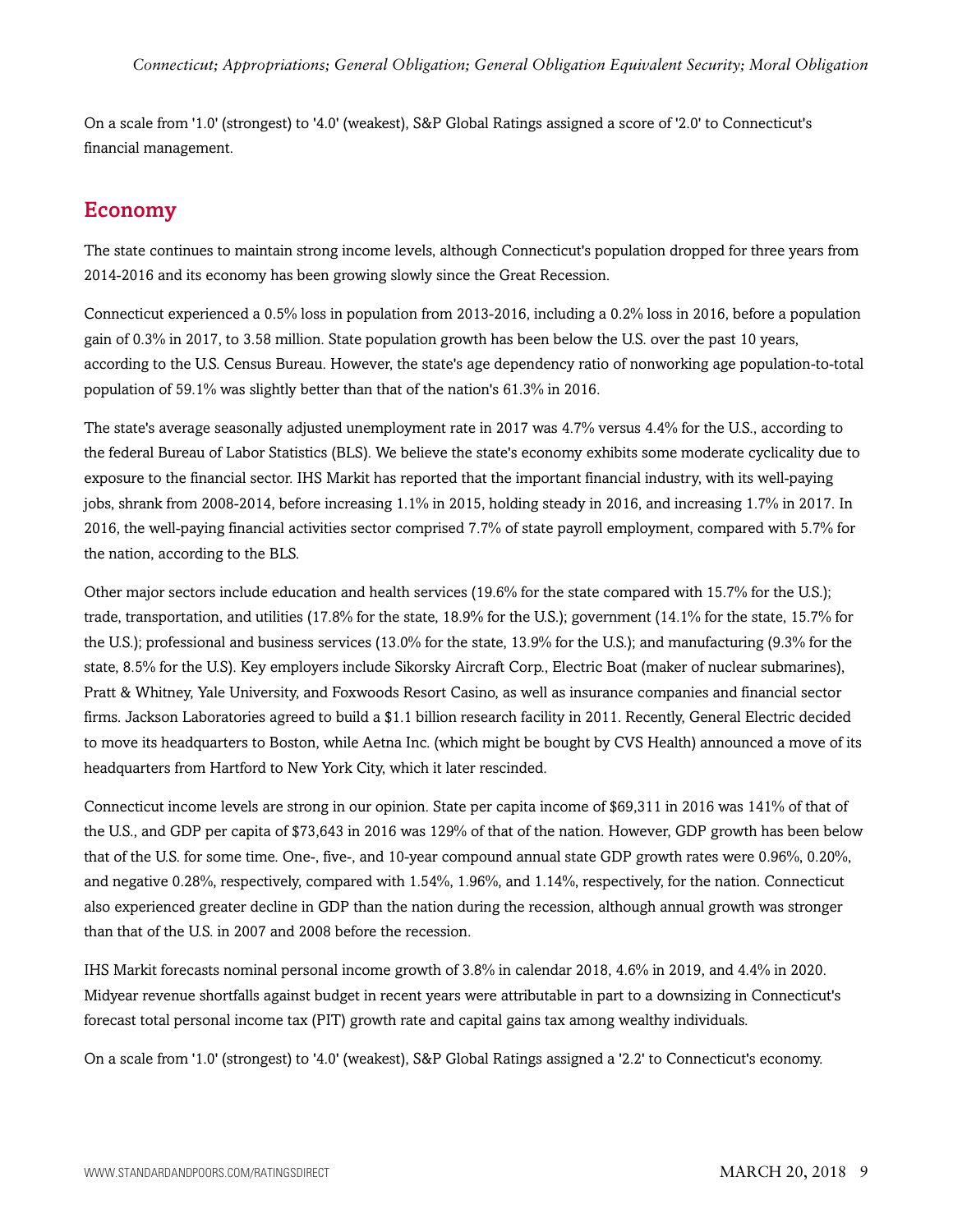# <span id="page-9-0"></span>Budgetary Performance

State statutes create what we view as a favorable budget reserve fund structure from a legal standpoint, although since fiscal 2014 Connecticut has allowed reserves to be drawn down to what we view as minimal levels. The budget reserve was \$212.9 million at fiscal year-end 2017, or 1.2% of expenditures. In fiscal 2017, the state had to make \$164 million of midyear budget corrections, primarily due to weak income tax growth in capital gains, an ended afterward with a small \$22.7 million operating deficit, covered by a transfer from the state's BSF. However, the state projects that the budget reserve will be built up to \$877.8 million, or 4.7% of expenditures in fiscal 2018 due to diversion of one-time "excess" income tax as the result of federal tax law, assuming that there are no draws to meet mid-2018 fiscal budget gaps.

Connecticut originally estimated it would need to close a fiscal 2018 general fund budget gap of about 13% of revenues before budget-closing actions. Since then, a new labor agreement and cuts to local aid and higher education have decreased costs. The new labor agreement cuts employee benefits and freezes salaries for two years and provides significant 2018-2019 biennium budget savings. However, in our view it reduces state expenditure flexibility by also prohibiting layoffs through fiscal 2021 and locking in 3.5% salary increases in each of fiscal years 2020 and 2021, although the state could still somewhat reduce labor costs through attrition. Since then, the state comptroller has forecast a new fiscal 2018 budget gap of \$198 million.

State statutes authorize the BSF's maximum level at 15% of general fund appropriations (raised from 10% in the last legislative session). However, at fiscal year-end 2017, the BSF held an amount equal to about 1.2% of 2017 general fund spending, and we believe there is a significant likelihood that the reserve will get drawn partially down again to meet fiscal 2018 midyear budget gaps, following the one-time boost in reserves in fiscal 2018 because of federal tax law.

We consider Connecticut's liquidity good. The state reported a total cash position of \$3.7 billion as of March 10, 2018. Connecticut projects a weekly cash position that runs throughout each current fiscal year, and currently projects from \$1.3 billion-\$3.0 billion in week ending cash for the remainder of fiscal 2018.

The state sold \$560 million in GAAP funding bonds in fiscal 2014 to improve its fiscal year-end general fund balance on a GAAP basis, which helped boost liquidity and allowed Connecticut to transition into GAAP-based budgeting. However, fiscal 2017 showed a large increased divergence between budgetary unreserved fund balances (\$116.1 million) and the GAAP unreserved balance (negative \$821.1 million), primarily due to increased payables not recognized under budgetary accounting. As part of proposed fiscal 2018-2019 budget balancing proposals, certain costs relating to the transition to GAAP have been delayed.

In previous years, Connecticut had been able to access external debt markets to sell deficit funding bonds when it ended in a deficit budgetary position in order to maintain adequate liquidity. The state has no current plans for external cash flow borrowing.

We consider Connecticut to have a diverse revenue mix. On a budgetary basis, 51% of fiscal 2017 total general fund revenues were derived from PIT, while 24% came from sales tax.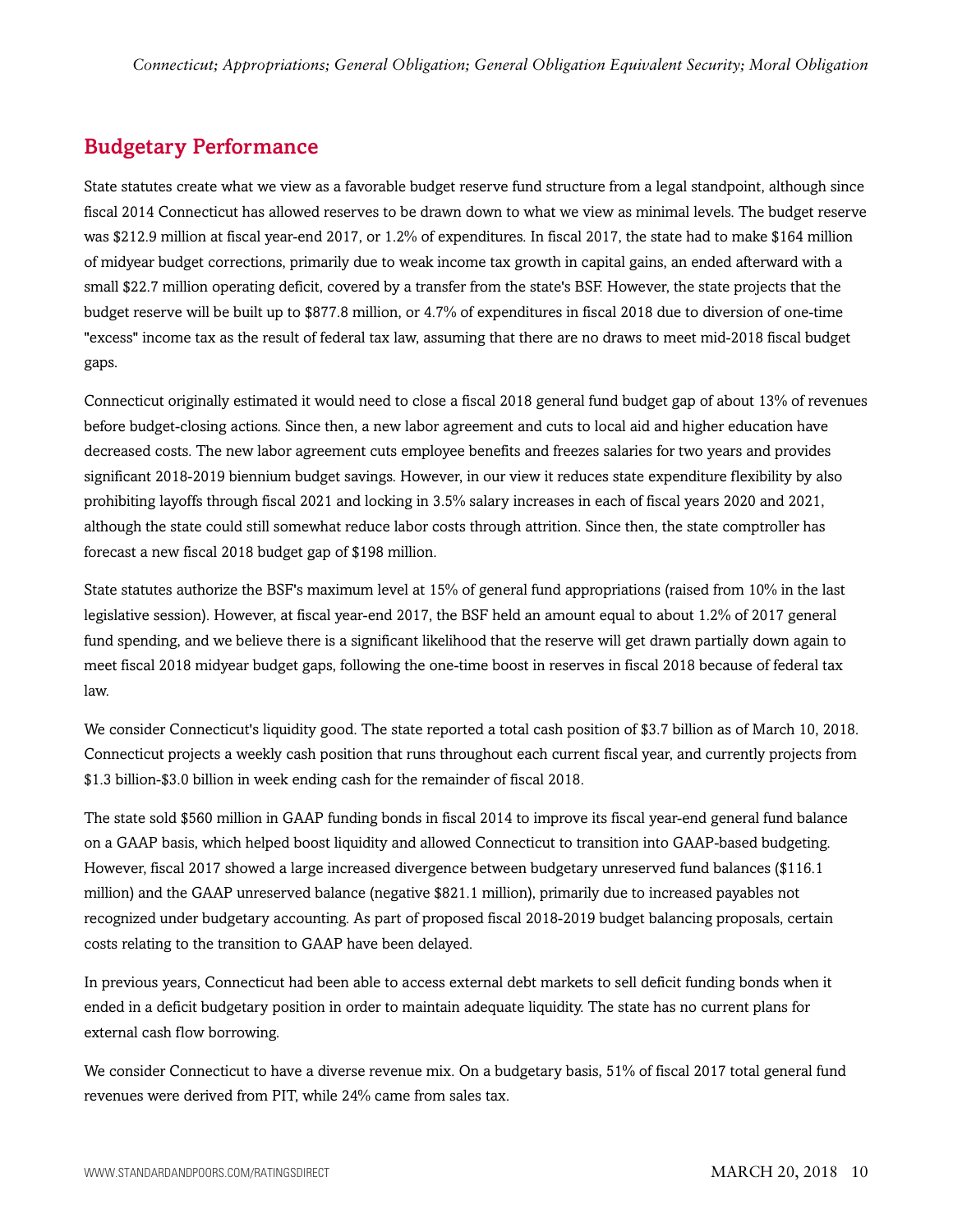#### *Connecticut; Appropriations; General Obligation; General Obligation Equivalent Security; Moral Obligation*

The state has had a history of making timely midyear budget adjustments, including multiple midyear allotment rescissions imposed by the governor in fiscal 2015, and another rescission in September of that fiscal year to close fiscal 2016 projected midyear gaps, as well as additional legislatively enacted adjustments in December 2015 and March 2016. At the end of fiscal 2016, the legislature passed fiscal 2017 budget cuts of \$847.2 million, and additional revenue measures of \$136.3 million. Fiscal 2017 ended with a \$22.7 million general fund operating deficit, or 0.1% of expenditures. We anticipate that the state will make a combination of budget adjustments and budget reserve drawdowns to meet its currently forecast \$198 million mid-2018 budget shortfall.

Connecticut uses consensus revenue forecasting to produce a five-year revenue forecast for budgeting purposes. We believe the state has substantial legal authority to cut expenditures, but cyclical revenue trends and high costs in such areas as pension and OPEB may somewhat limit state flexibility. Connecticut considers OPEB benefits as a contractual right of employees.

We believe state budgetary performance has shown cyclical trends, with the state at times issuing deficit financing notes. Connecticut's deficit financing economic recovery notes from the last recession matured on Jan. 1, 2018, relating to an original deficit financing of \$915.8 million in 2009. State reserve levels over time indicate cyclical financial performance. The state's BSF was as high as 8.0% of general fund appropriations at fiscal year-end 2008, before dropping to 0.6% at fiscal year-end 2010, and rising most recently to 3.0% at fiscal year-end 2014. Fiscal 2017 ended with a 1.2% balance.

Connecticut estimates that one-time revenue in its originally enacted 2016 budget totaled about 0.8% of budgeted revenues, while we estimate midyear adjustments increased one-time items by about another 0.8%. The state estimated only about 2% of fiscal 2017 revenues consisted of one-time items following passage by the legislature of midbiennium revisions, but estimates one-time budget items of only 0.9% of budget in fiscal 2018.

The 2018-2019 consensus revenue forecast projects an economic growth rate of 2.1% for PIT in fiscal 2018 for withholding, and negative 1.5% for estimates and finals (including capital gains tax), compared with IHS Markit's projected personal income growth forecast of 2.8% for the full calendar 2017 and 3.8% in calendar 2018. PIT has been particularly difficult to forecast in recent years due to the progressive nature of the state income tax, the dependence on top taxpayers, and the proportion of variable capital gains tax realized by top taxpayers. Connecticut has attributed recent years' less-than-forecasted revenue largely to fluctuation in capital gains tax. In our view, a degree of dependence on top taxpayers, who contribute a greater share of capital gains tax, adds to cyclicality. The state estimates that millionaires comprising 0.7% of income tax filers contributed 26.4% of total state income tax collections in 2016.

A positive inclusion in budgets since fiscal 2012 has been full funding of the annual actuarially required state retirement system pension contribution, which we calculate at a relatively low 46% on a combined actuarial GAAP basis, using GASB 68 accounting as of the last 2017 GASB valuation. Recent, more conservative actuarial return assumptions have lowered funded ratios. The state employees system currently assumes a 6.9% return assumption, in conjunction, however, with what we see as an aggressive payroll growth assumption of 3.5% per year and a static mortality projection. The teachers' retirement system has also lowered its assumed rate of return to 8.0% from 8.5%.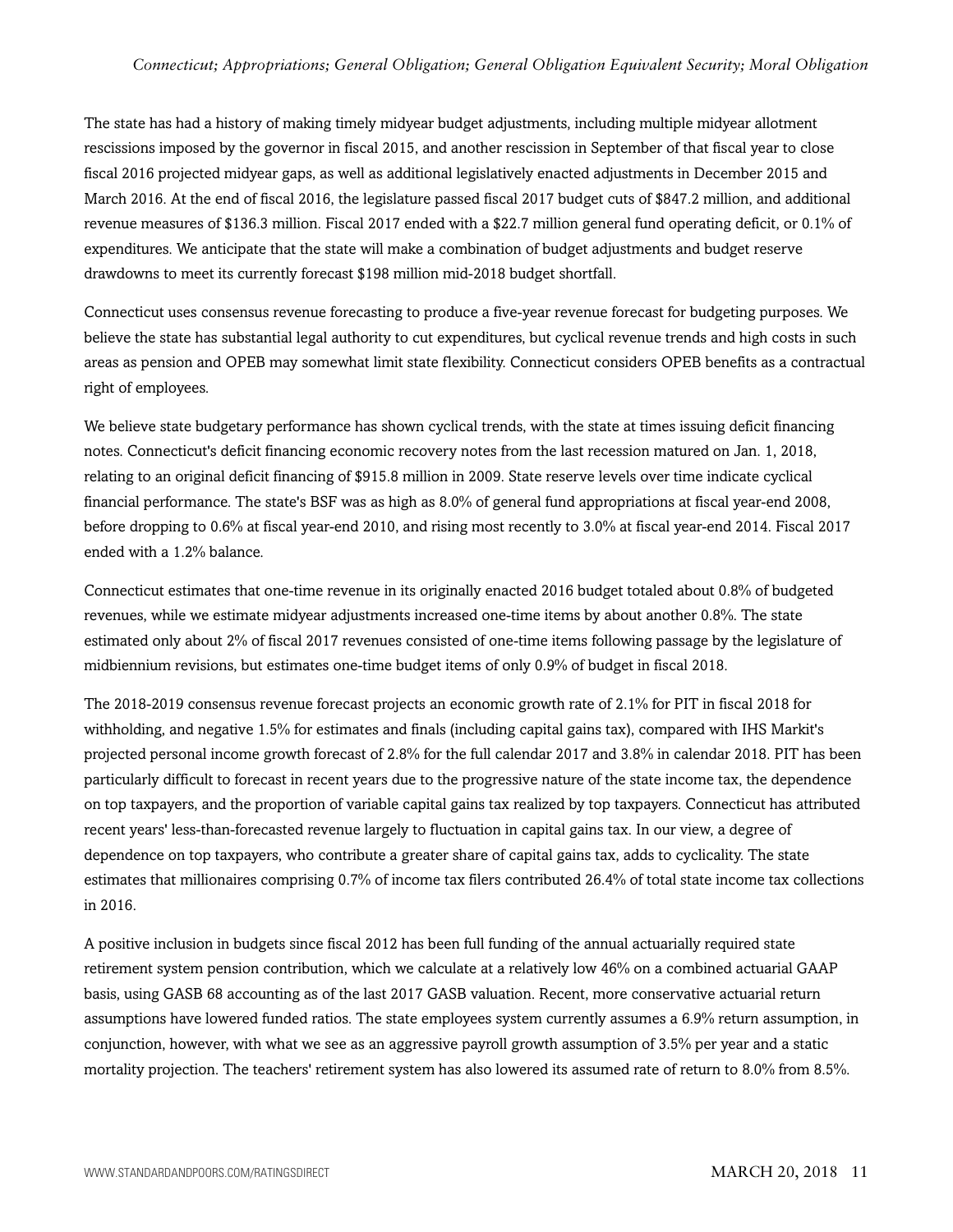On a GAAP basis, the most recent audited fiscal year (2017) ended with a \$120 million improvement in the total general fund balance position (which includes the BSF) to a still negative \$494 million, or negative 2.6% of general fund expenditures and transfers out. The unreserved general fund balance was negative \$821.1 million.

On a scale from '1.0' (strongest) to '4.0' (weakest), S&P Global Ratings assigned a score of '2.0' to Connecticut's budgetary performance.

### <span id="page-11-0"></span>Debt And Liabilities

In our opinion, Connecticut's debt burden is high by all measures when compared with that of state peers, in part reflecting debt issued for education and other programs that might be handled at the local level of government in other states. It also includes previous debt issued for state pension liabilities.

We calculate that Connecticut's approximately \$23.6 billion in GO and tax-supported debt at fiscal year-end 2017 puts the state's total tax-supported debt per capita at about \$6,591, a level we consider high. Debt levels have been rising, although we expect them to stabilize as the state reaches its debt cap, and GO debt has declined temporarily recently due to lack of debt issuance because of the delayed budget. We calculate debt to personal income as high at 9.5% at fiscal year-end 2017, using 2017 debt and 2016 reported personal income, and tax-supported debt service also high at 14.1% of total GAAP general governmental expenditures, less federal revenue and restricted grants. Tax-supported debt includes GO debt, capital leases, and special tax-supported transportation bonds.

The state's transportation infrastructure program is planned to remedy perceived underinvestment in transportation infrastructure in previous years. The program will take a number of years to ramp up, requiring the hiring of new engineers in the department of transportation and new design work and environmental permits. The new program involves up to \$6.6 billion of additional state bonding in the initial five years, consisting mostly of transportation fund-secured bonds, and a small portion of new GO bonding. The potential exists for substantial further bonding beyond the initial five-year period, pending approval of future related new revenue, although the transportation program could also be cut back if new transportation-related revenue is not approved.

On a positive note, at fiscal year-end 2017 the amortization of tax-backed debt outstanding remained rapid at 65% in 10 years, under our calculation. Connecticut's debt profile is largely in fixed-rate obligations, with approximately 9% of state GO debt outstanding consisting of variable-rate debt. The state has only a low \$20 million exposure to swap agreement risk in our opinion. It recently sold a \$300 million variable-rate direct placement GO bond, and a \$135 million direct placement variable-rate GO refunding. However, we do not believe the direct placement debt poses a significant contingent risk, as it does not allow debt acceleration in the event of a default.

On a combined basis, the state's retirement systems had a 45.7% GASB 68-funded ratio at fiscal year-end 2017, improved from 41.4% at fiscal year-end 2016 because of the result of strong investment returns in the most recent year.

Because almost all state pension plan liabilities are attributable to either state employees or state-funded teacher pension plans, GASB 68's accounting breakout of the state-only liability does not appreciably change overall state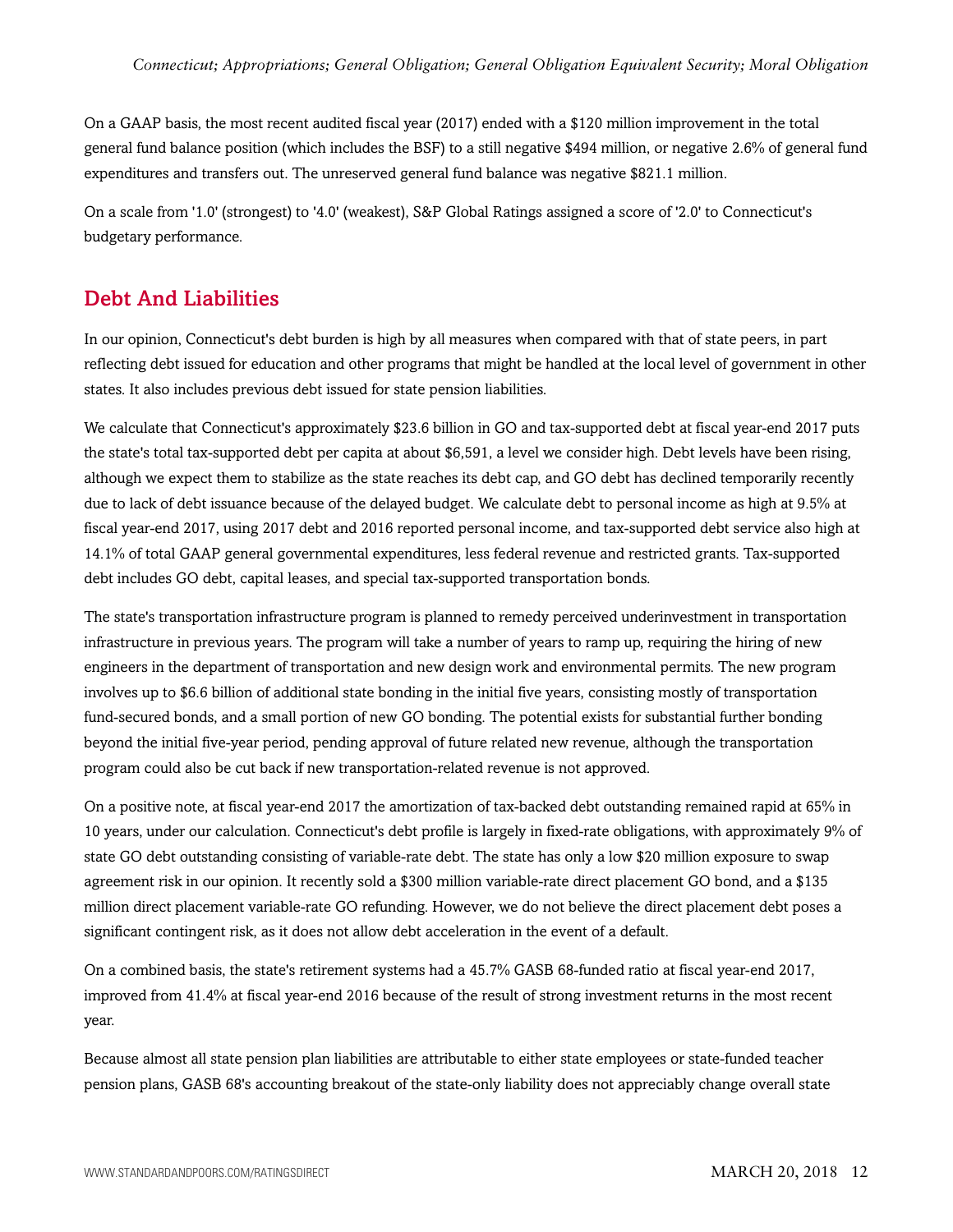pension liabilities compared to the state's actuarial report. The State Employees' Retirement Fund (SERF) has recorded a significant net pension liability of \$21.1 billion and a 36.3% GASB 68-funded ratio as of June 30, 2017, improved from 31.7% the year before in part due to a 14.3% fiscal 2017 investment return, and the teachers' system had a net pension liability of \$13.5 billion and a 55.9% GASB 68-funded ratio as of June 30, 2017, up from 52.3% the year before.

The state has also released non-GAAP actuarial reports as of a June 30, 2017, valuation. The actuarial valuations, using a market valuation of assets, show the five-year pension investment returns have been 8.8% through June 30, 2017. The report also shows that SERF's higher unfunded liabilities, as a result of the lower rate of return assumption, were offset to some degree by a change to a longer 25-year amortization period for the unfunded liability from 17 years. This change to the amortization period will go into effect for the fiscal year ending June 30, 2018.

Connecticut did not fund the full actuarial annual required contribution (ARC) in fiscal years 2008-2011, but has effectively funded the full ARC/ADC since. The SERF previously used the projected unit credit actuarial cost method, which is not aligned with the GASB standards, but a recent agreement with employee unions will switch SERF to the GAAP-compliant entry age normal actuarial method. The change in rate of return assumptions and move to entry age normal valuations is expected to help amortize the unfunded liability in the future, even though annual state contributions are expected to continue to increase in the next several years because of the recent agreement (see "Connecticut's Recent Pension Agreement With Unions Could Be Mildly Positive For The State," published Jan. 23, 2017). As a result of previous underfunding, investment underperformance, and implementation of a more conservative actuarial return assumption, unfunded liabilities to personal income is what we view as high at 13.9%, although improved from 15.0% the year before due to strong investment performance.

The state's pension bond sale in 2008 contained a covenant to maintain full ARC/ADC funding for the teachers' pension system, and we anticipate that Connecticut will continue to fully fund the ADC for both the SERF and the teachers' system, although part of the contribution could be made to come from local governments. However, in recent years pension contributions have not been greater than the sum of pension service costs, interest costs, and the amortization component. The state has discussed pledging state lottery revenue toward the teachers' pension system with a view to pushing out amortization of unfunded pension liabilities, without breaking bond covenants.

Connecticut's OPEB liability is significant compared with that of other states (see "U.S. State Retiree Medical And Other Postemployment Benefit Liabilities Keep Rising As States Prioritize Other Obligations," published Oct. 18, 2017), but recent actions to reduce the liability and pre-funding of an OPEB trust have resulted in a relatively stabilized unfunded liability. The combined net OPEB liability was \$20.9 billion for the combined OPEB in the most recent SERF and teachers' valuations as of June 30, 2017, or \$5,814 per capita, of which the state employees' net OPEB liability alone was \$17.4 billion. Connecticut's OPEB trust funds have a relatively small combined fiduciary net position of \$606 million, but the state is scheduled to make increased contributions in fiscal 2018, beginning with an estimated \$120.0 million step-up matching contribution to the OPEB trust fund equal to increased employee contributions. The state contributed a total of \$667.4 million, or 65% of the actuarial annual OPEB cost for the state employees system in fiscal 2017 on a GASB basis, or \$711.2 million on a state budgetary basis.

The unfunded state employee OPEB liability had been a larger \$26.6 billion at June 30, 2008. The lower liability is attributable to a change in the discount rate due to the creation of a trust fund, lower liabilities resulting from changes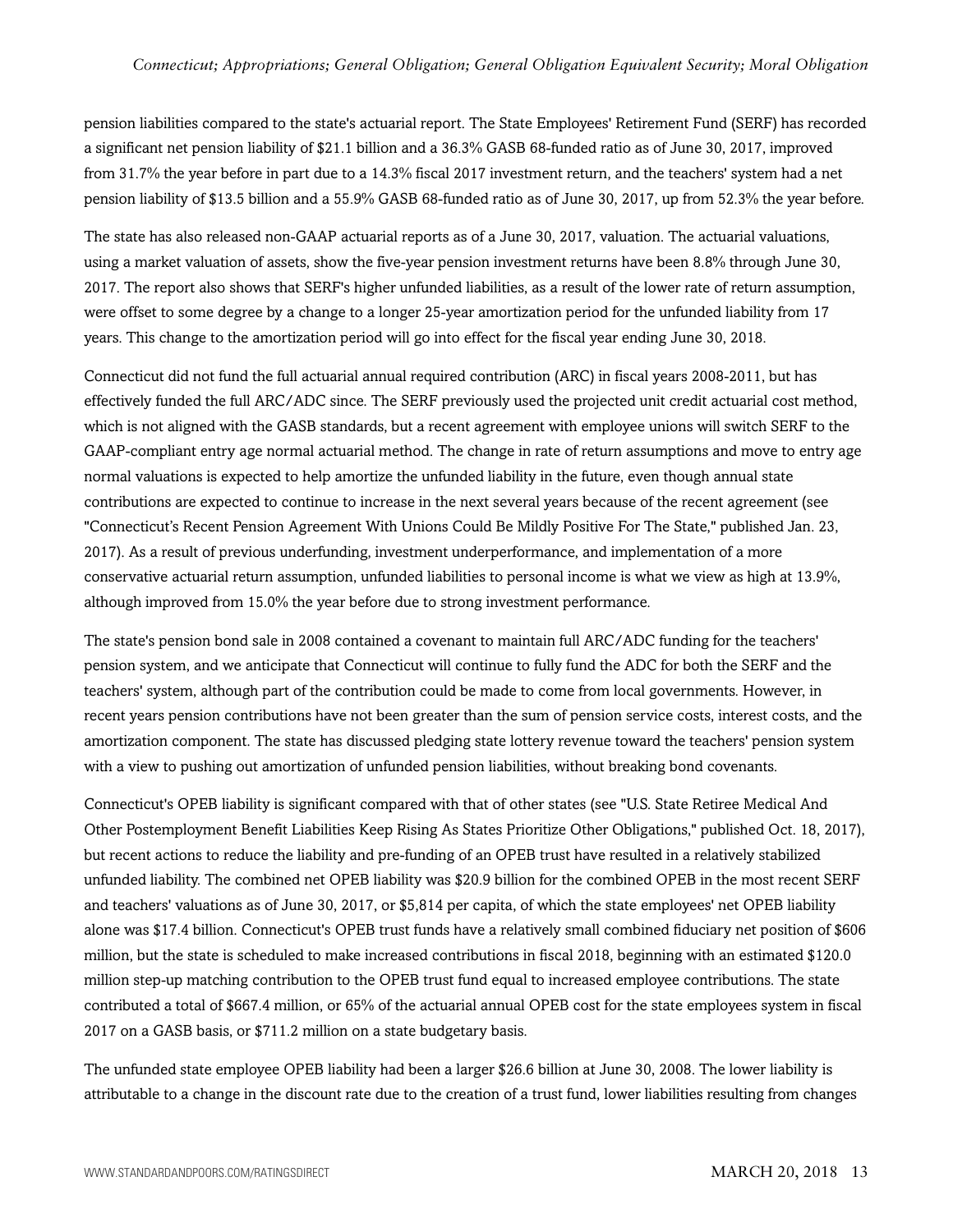in plan design negotiated with the State Employee Bargaining Agent Coalition, and various healthcare cost-containment initiatives. Before the state reformed its OPEB system, OPEB costs had been forecast to rise sharply, reaching approximately \$45 billion by fiscal 2017.

Connecticut is also statutorily required to fund one-third of teacher pension OPEB costs, plus the shortfall left after employer and employee contributions. The teachers' net OPEB liability alone was \$3.6 billion as of June 30, 2017, with a fiduciary net position of only \$63.4 million in the trust fund relating to teachers' retirement health care.

On a scale from '1.0' (strongest) to '4.0' (weakest), S&P Global Ratings assigned a score of '3.5' to Connecticut's debt and long-term liabilities.

| <b>Connecticut--General Fund Financial Summary</b>      |                               |        |          |          |         |          |
|---------------------------------------------------------|-------------------------------|--------|----------|----------|---------|----------|
|                                                         | --Fiscal year ended June 30-- |        |          |          |         |          |
| (Mil. S)                                                | 2019p                         | 2018p  | 2017     | 2016     | 2015    | 2014     |
| General fund (GF)--audited GAAP basis                   |                               |        |          |          |         |          |
| Revenue                                                 | N/A                           | N/A    | 18,502   | 18,215   | 17,954  | 17,400   |
| Expenditures                                            | N/A                           | N/A    | 17,138   | 17,444   | 16,936  | 16,591   |
| Transfers in                                            | N/A                           | N/A    | 394      | 177      | 206     | 460      |
| Transfers out                                           | N/A                           | N/A    | 1,641.0  | 1,375.0  | 1,375.0 | (1,215)  |
| Other                                                   | N/A                           | N/A    | 4.0      | 3.0      | 3.0     | 703.0    |
| Net result                                              | N/A                           | N/A    | 121.0    | (424)    | (148)   | 547.0    |
| Total GF GAAP balance                                   | N/A                           | N/A    | (494)    | (614)    | (190)   | (41)     |
| as % of GF expenditures and transfers out               | N/A                           | N/A    | (2.6)    | (3.3)    | (1.0)   | (0.3)    |
| Budget reserve fund (included in total fund<br>balance) | N/A                           | N/A    | 213      | 236      | 406     | 519      |
| as % of GF expenditures and transfers out               | N/A                           | N/A    | 1.1      | 1.3      | 2.2     | 3.4      |
| GF--budgetary basis of accounting*                      |                               |        |          |          |         |          |
| Revenue                                                 | 18,625                        | 18,497 | 17,703   | 17,781   | 17,282  | 17,608   |
| Net expenditures                                        | 18,791                        | 18,692 | 17,726   | 17,951   | 17,395  | 17,360   |
| Operating surplus                                       | (166)                         | (195)  | (23)     | (170)    | (113)   | 249.0    |
| Net operating surplus % of net expenditures*            | (0.9)                         | (1.0)  | (0.1)    | (0.9)    | (0.6)   | 1.4      |
| Budget reserve fund                                     | 472                           | 638*   | 213      | 236      | 406     | 519      |
| Budget reserve as % of net expenditures                 | $2.5*$                        | $3.7*$ | 1.2      | 1.3      | 2.3     | 3.0      |
| <b>Tax-backed debt</b>                                  |                               |        |          |          |         |          |
| GO debt                                                 | N/A                           | N/A    | 18,399   | 17,395   | 16,403  | 15,282   |
| Transportation fund debt                                | N/A                           | N/A    | 5,042    | 4,520    | 4,090   | 3,771    |
| Other tax-backed debt                                   | N/A                           | N/A    | 208      | 385      | 555     | 618      |
| Total tax-backed debt                                   | N/A                           | N/A    | 23,649   | 22,300   | 21,048  | 19,671   |
| State population (mil.)                                 | N/A                           | N/A    | 3.558184 | 3.576452 | 3.58473 | 3.351873 |
| Tax-backed debt per capita                              | N/A                           | N/A    | 6,646    | 6,235    | 5,872   | 5,869    |

\*February state OPM forecast for fiscal 2018 and January revenue forecast for fiscal 2019 based on original fiscal 2018-2019 biennium budget, excluding potential fiscal 2018-2019 mid-biennium adjustments; budget reserve includes one-time transfer in during fiscal 2018 of \$665 million "excess" income tax from acceleration of payments due to federal tax reform, which is not included in 2018 revenue. OMP--Office of Policy and Management. p--Projected. GAAP--Generally accepted accounting principles. GO--General obligation. N/A--Not applicable.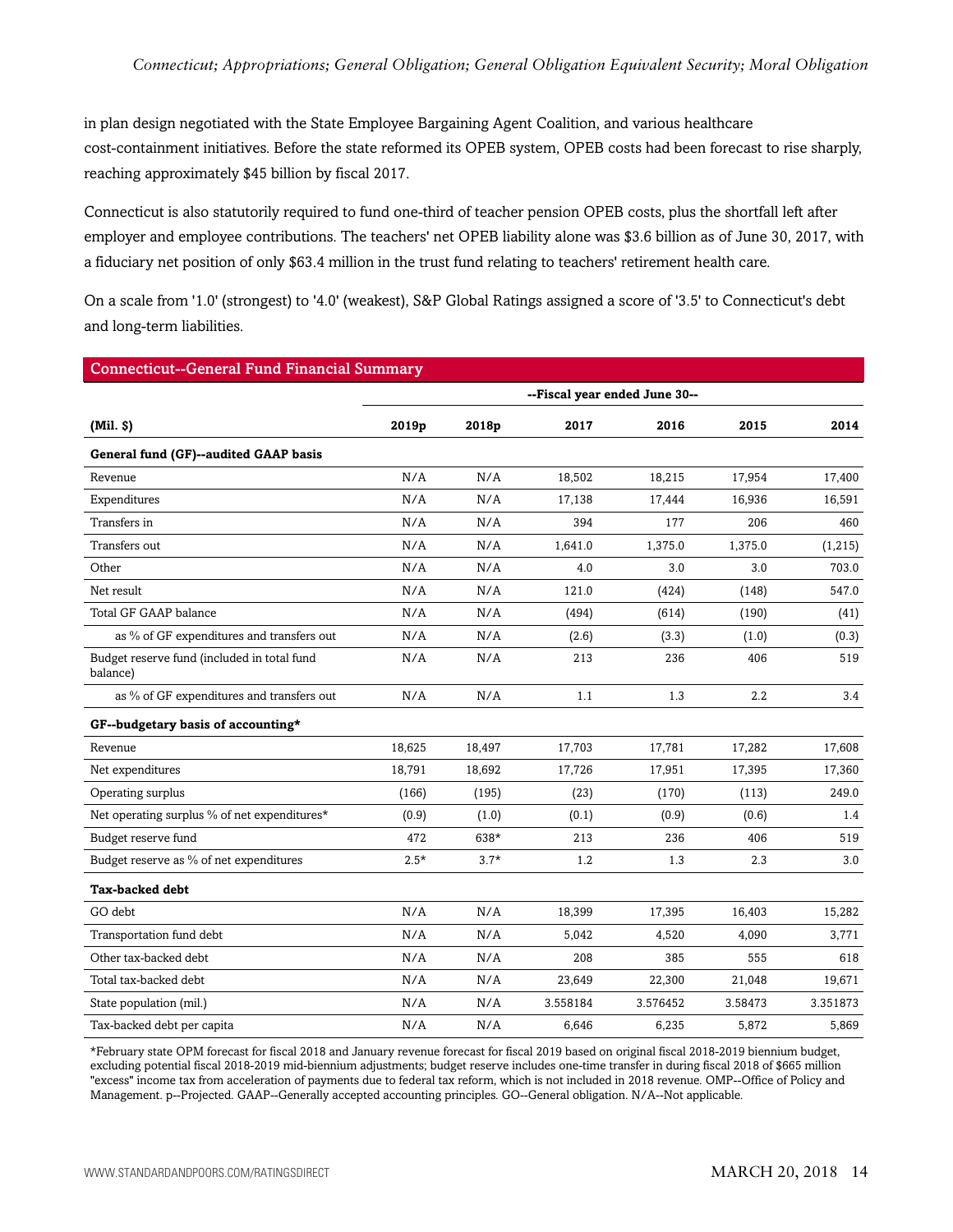| Ratings Detail (As Of March 20, 2018)                        |                   |          |
|--------------------------------------------------------------|-------------------|----------|
| Connecticut Hlth & Ed Fac Auth                               |                   |          |
| Long Term Rating                                             | A+/Negative       | Affirmed |
| Connecticut                                                  |                   |          |
| Long Term Rating                                             | A+/Negative       | Affirmed |
| Connecticut approp                                           |                   |          |
| Long Term Rating                                             | A/Negative        | Affirmed |
| Connecticut GO                                               |                   |          |
| Long Term Rating                                             | A+/Negative       | Affirmed |
| Connecticut GO                                               |                   |          |
| Long Term Rating                                             | A+/Negative       | Affirmed |
| Connecticut GO                                               |                   |          |
| Long Term Rating                                             | A+/Negative       | Affirmed |
| Connecticut GO                                               |                   |          |
| <b>Unenhanced Rating</b>                                     | A+(SPUR)/Negative | Affirmed |
| Connecticut GO bnds ser 2016C due 05/15/2034                 |                   |          |
| Long Term Rating                                             | A+/A-1/Negative   | Affirmed |
| Connecticut GO bnds ser 2016E due 10/15/2017-2029, 2032-2036 |                   |          |
| Long Term Rating                                             | A+/Negative       | Affirmed |
| <b>Unenhanced Rating</b>                                     | NR(SPUR)          |          |
| Connecticut GO (AGM)                                         |                   |          |
| <b>Unenhanced Rating</b>                                     | A+(SPUR)/Negative | Affirmed |
| Connecticut GO (AGM)                                         |                   |          |
| <b>Unenhanced Rating</b>                                     | A+(SPUR)/Negative | Affirmed |
| Connecticut GO (AGM)                                         |                   |          |
| <b>Unenhanced Rating</b>                                     | A+(SPUR)/Negative | Affirmed |
| Connecticut GO (AGM) (SECMKT)                                |                   |          |
| <b>Unenhanced Rating</b>                                     | A+(SPUR)/Negative | Affirmed |
| Connecticut GO (AGM) (SECMKT)                                |                   |          |
| <b>Unenhanced Rating</b>                                     | A+(SPUR)/Negative | Affirmed |
| Connecticut GO (AGM) (SECMKT)                                |                   |          |
| <b>Unenhanced Rating</b>                                     | A+(SPUR)/Negative | Affirmed |
| Connecticut GO (AGM) (SEC MKT)                               |                   |          |
| <b>Unenhanced Rating</b>                                     | A+(SPUR)/Negative | Affirmed |
| Connecticut GO (AGM) (SEC MKT)                               |                   |          |
| <b>Unenhanced Rating</b>                                     | A+(SPUR)/Negative | Affirmed |
| Connecticut GO (AGM) (SEC MKT)                               |                   |          |
| <b>Unenhanced Rating</b>                                     | A+(SPUR)/Negative | Affirmed |
| Connecticut GO (AGM) (SEC MKT)                               |                   |          |
| <b>Unenhanced Rating</b>                                     | A+(SPUR)/Negative | Affirmed |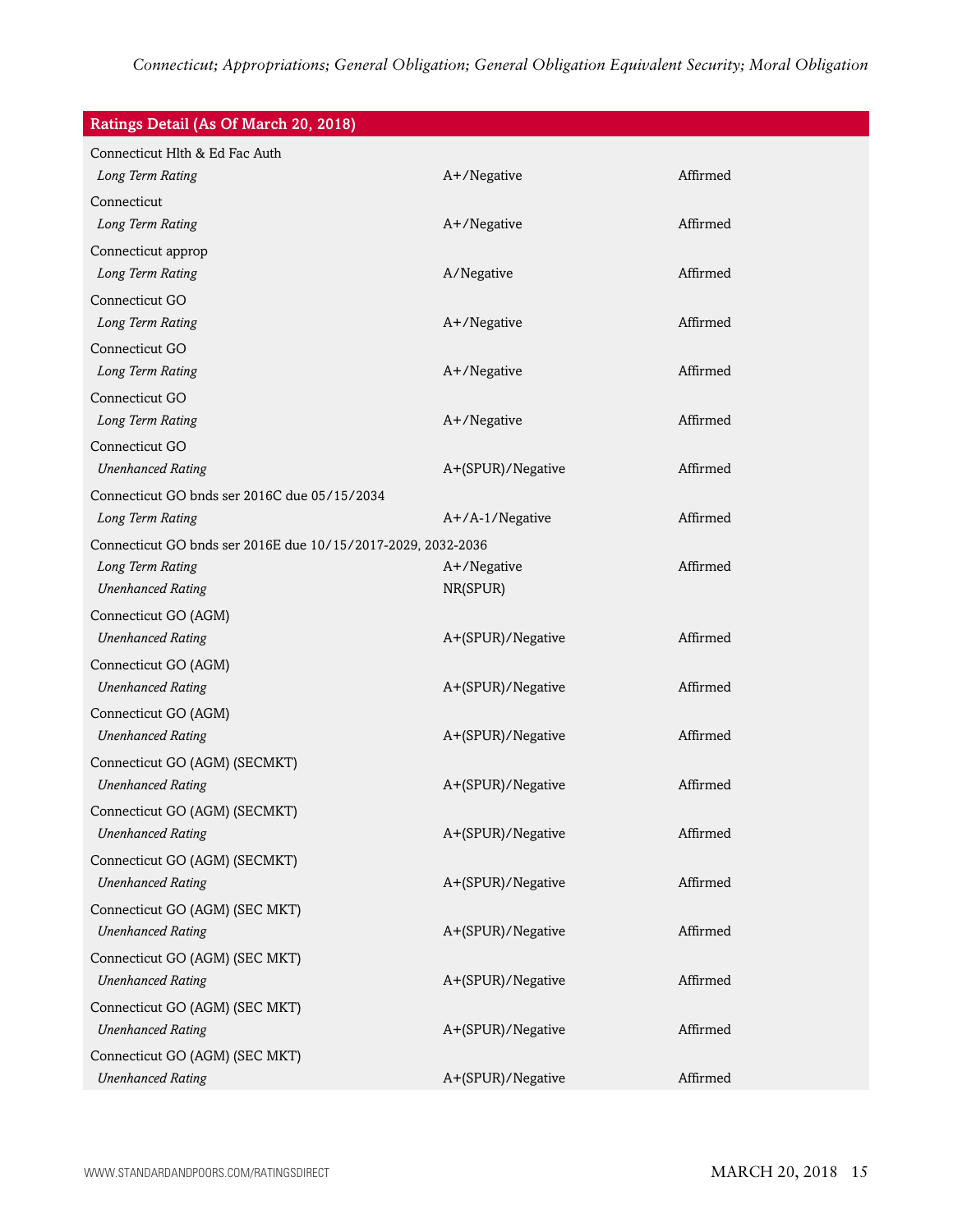| Ratings Detail (As Of March 20, 2018) (cont.) |                   |          |
|-----------------------------------------------|-------------------|----------|
| Connecticut GO (AGM) (SEC MKT)                |                   |          |
| <b>Unenhanced Rating</b>                      | A+(SPUR)/Negative | Affirmed |
| Connecticut GO (BAM)                          |                   |          |
| <b>Unenhanced Rating</b>                      | A+(SPUR)/Negative | Affirmed |
| Connecticut GO (BAM) (SECMKT)                 |                   |          |
| <b>Unenhanced Rating</b>                      | A+(SPUR)/Negative | Affirmed |
| Connecticut GO (BAM) (SECMKT)                 |                   |          |
| <b>Unenhanced Rating</b>                      | A+(SPUR)/Negative | Affirmed |
| Connecticut GO (BAM) (SECMKT)                 |                   |          |
| <b>Unenhanced Rating</b>                      | A+(SPUR)/Negative | Affirmed |
| Connecticut GO (BAM) (SECMKT)                 |                   |          |
| <b>Unenhanced Rating</b>                      | A+(SPUR)/Negative | Affirmed |
| Connecticut GO (BAM) (SECMKT)                 |                   |          |
| <b>Unenhanced Rating</b>                      | A+(SPUR)/Negative | Affirmed |
| Connecticut GO (BAM) (SECMKT)                 |                   |          |
| <b>Unenhanced Rating</b>                      | A+(SPUR)/Negative | Affirmed |
| Connecticut GO (BAM) (SECMKT)                 |                   |          |
| <b>Unenhanced Rating</b>                      | A+(SPUR)/Negative | Affirmed |
| Connecticut GO (BAM) (SECMKT)                 |                   |          |
| <b>Unenhanced Rating</b>                      | A+(SPUR)/Negative | Affirmed |
| Connecticut GO (BAM) (SECMKT)                 |                   |          |
| <b>Unenhanced Rating</b>                      | A+(SPUR)/Negative | Affirmed |
| Connecticut GO (BAM) (SECMKT)                 |                   |          |
| <b>Unenhanced Rating</b>                      | A+(SPUR)/Negative | Affirmed |
| Connecticut GO (BAM) (SECMKT)                 |                   |          |
| <b>Unenhanced Rating</b>                      | A+(SPUR)/Negative | Affirmed |
| Connecticut GO (BAM) (SECMKT)                 |                   |          |
| <b>Unenhanced Rating</b>                      | A+(SPUR)/Negative | Affirmed |
| Connecticut GO (BAM) (SECMKT)                 |                   |          |
| <b>Unenhanced Rating</b>                      | A+(SPUR)/Negative | Affirmed |
| Connecticut GO (BAM) (SEC MKT)                |                   |          |
| <b>Unenhanced Rating</b>                      | A+(SPUR)/Negative | Affirmed |
| Connecticut GO (BAM) (SEC MKT)                |                   |          |
| <b>Unenhanced Rating</b>                      | A+(SPUR)/Negative | Affirmed |
| Connecticut GO (FGIC)                         |                   |          |
| <b>Unenhanced Rating</b>                      | A+(SPUR)/Negative | Affirmed |
| Connecticut GO                                |                   |          |
| Long Term Rating                              | A+/Negative       | Affirmed |
| Connecticut GO                                |                   |          |
| Long Term Rating                              | A+/Negative       | Affirmed |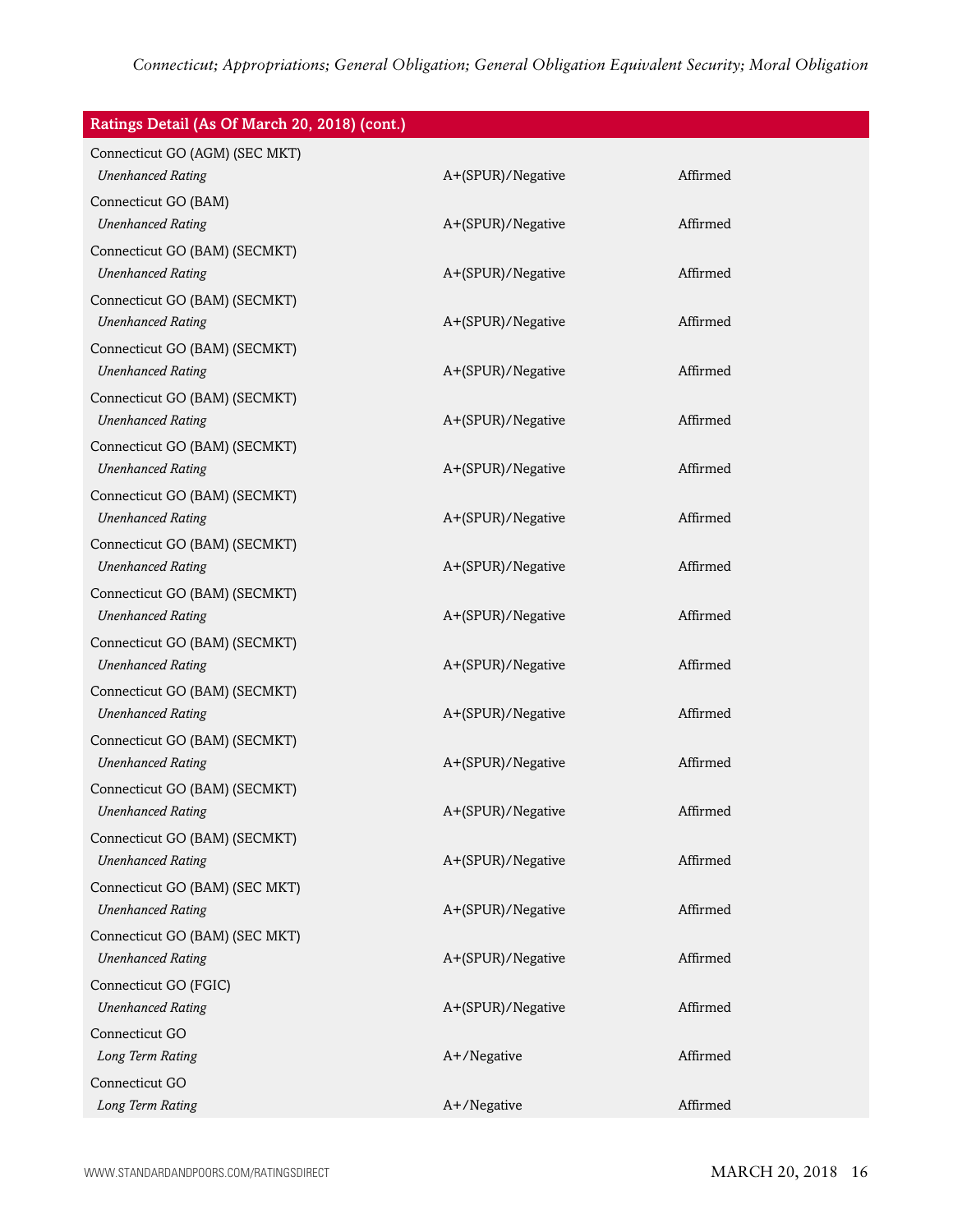| Ratings Detail (As Of March 20, 2018) (cont.)                                                                                                             |                     |          |
|-----------------------------------------------------------------------------------------------------------------------------------------------------------|---------------------|----------|
| Connecticut GO                                                                                                                                            |                     |          |
| Long Term Rating                                                                                                                                          | A+/Negative         | Affirmed |
| Connecticut GO                                                                                                                                            |                     |          |
| Long Term Rating                                                                                                                                          | A+/Negative         | Affirmed |
| <b>Connecticut GO</b>                                                                                                                                     |                     |          |
| <b>Unenhanced Rating</b>                                                                                                                                  | A+(SPUR)/Negative   | Affirmed |
| <b>Capital City Economic Dev Auth, Connecticut</b>                                                                                                        |                     |          |
| Connecticut                                                                                                                                               |                     |          |
| Capital City Economic Dev Auth (Connecticut) GOEQUIV                                                                                                      |                     |          |
| Long Term Rating                                                                                                                                          | A+/Negative         | Affirmed |
| Capital City Economic Dev Auth (Connecticut) GOEQUIV                                                                                                      |                     |          |
| Long Term Rating                                                                                                                                          | $A+/A-1/N$ egative  | Affirmed |
| <b>Connecticut Hlth &amp; Educl Facs Auth, Connecticut</b>                                                                                                |                     |          |
| Connecticut                                                                                                                                               |                     |          |
| Connecticut Hlth & Educl Facs Auth (Connecticut) rev bnds (Child Care Facs Prog) (ASSURED GTY)                                                            |                     |          |
| <b>Unenhanced Rating</b>                                                                                                                                  | BBB+(SPUR)/Negative | Affirmed |
| Connecticut Hlth & Educl Facs Auth (Connecticut) rev bnds (Connecticut) (Connecticut State Univ Sys Issue) ser J dtd<br>06/22/2011 due 11/01/2012-2031    |                     |          |
| Long Term Rating                                                                                                                                          | A+/Negative         | Affirmed |
| Connecticut Hlth & Educl Facs Auth (Connecticut) rev bnds (State Univ Sys Issue) ser D-1&2 dtd 03/15/2002 due<br>11/01/2003-2022                          |                     |          |
| Long Term Rating                                                                                                                                          | A+/Negative         | Affirmed |
| Connecticut Hlth & Educl Facs Auth (Connecticut) rev rfdg bnds (Connecticut) (Connecticut State University System Issue) ser<br>P-1 due 11/01/2036        |                     |          |
| Long Term Rating                                                                                                                                          | A+/Negative         | Affirmed |
| Connecticut Hlth & Educl Facs Auth (Connecticut) rev rfdg bnds (Connecticut) (Connecticut State University System Issue) ser<br>P-2 due 11/01/2035        |                     |          |
| Long Term Rating                                                                                                                                          | A+/Negative         | Affirmed |
| Connecticut Hlth & Educl Facs Auth (Connecticut) rev rfdg bnds (Connecticut) (Connecticut State Univ Sys Issue) ser K dtd<br>06/22/2011 due 11/01/2012-20 |                     |          |
| Long Term Rating                                                                                                                                          | A+/Negative         | Affirmed |
| Connecticut Hlth & Educl Facs Auth (Connecticut) rev rfdg bnds (Connecticut) (Connecticut St Univ Sys Issue) ser L dtd<br>04/04/2012 due 11/01/2012-2029  |                     |          |
| Long Term Rating                                                                                                                                          | A+/Negative         | Affirmed |
| Connecticut Hlth & Educl Facs Auth (Connecticut) state supported rev bnds                                                                                 |                     |          |
| Long Term Rating                                                                                                                                          | A/Negative          | Affirmed |
| Connecticut HIth & Educl Facs Auth (Connecticut) APPROP                                                                                                   |                     |          |
| Long Term Rating                                                                                                                                          | A/Negative          | Affirmed |
| Connecticut Hlth & Educl Facs Auth (Connecticut) GOEQUIV                                                                                                  |                     |          |
| Long Term Rating                                                                                                                                          | A+/Negative         | Affirmed |
| Connecticut Hlth & Ed Fac Auth nsg home prog                                                                                                              |                     |          |
| Long Term Rating                                                                                                                                          | A+/Negative         | Affirmed |
| Connecticut Hlth & Ed Fac Auth (Connecticut) nsg home prog taxable                                                                                        |                     |          |
| Long Term Rating                                                                                                                                          | A+/Negative         | Affirmed |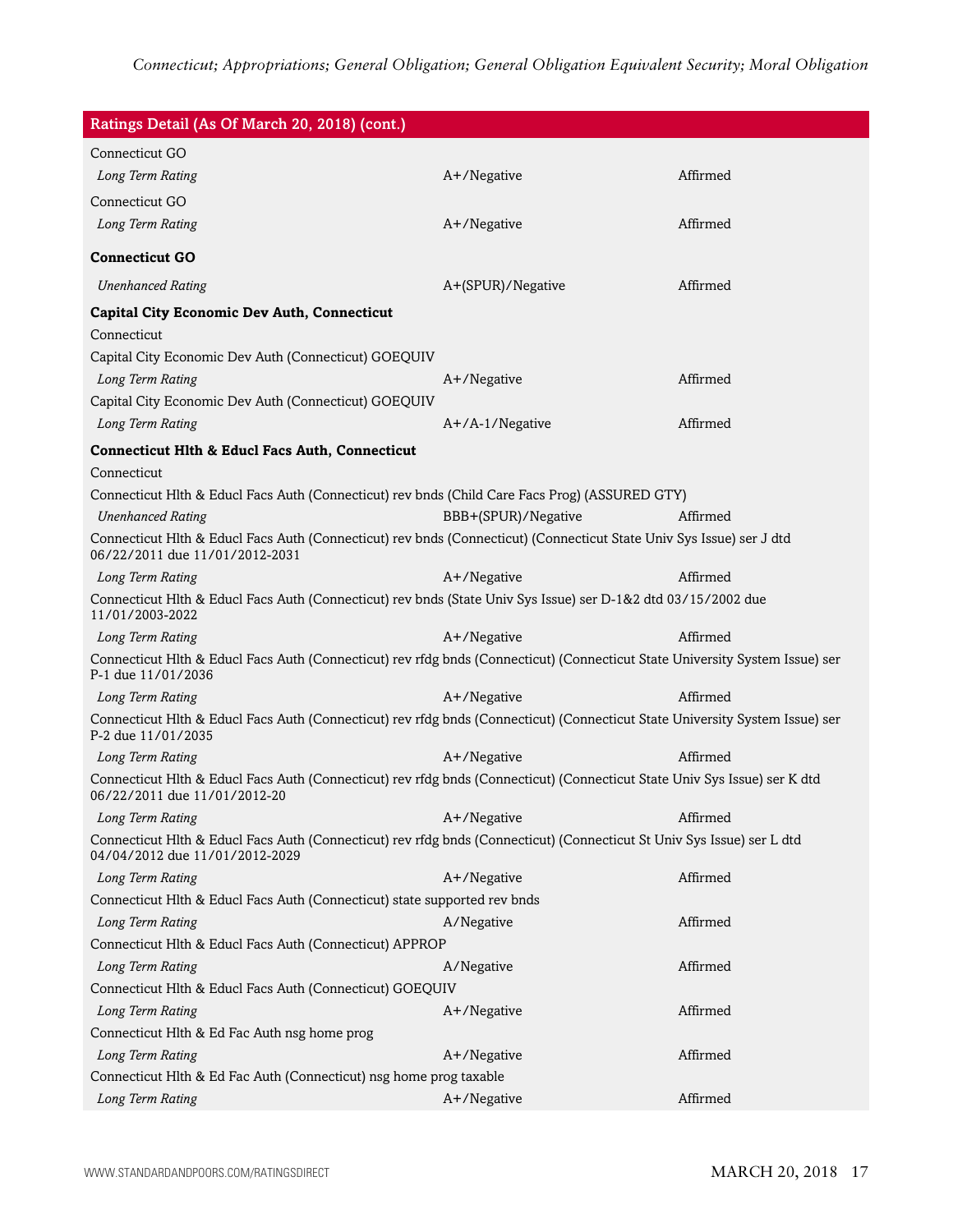| Ratings Detail (As Of March 20, 2018) (cont.)                                                                            |                   |          |  |
|--------------------------------------------------------------------------------------------------------------------------|-------------------|----------|--|
| Connecticut Hlth & Ed Fac Auth (Connecticut) st univ sys issue                                                           |                   |          |  |
| Long Term Rating                                                                                                         | A+/Negative       | Affirmed |  |
| Connecticut Hlth & Ed Fac Auth rev bnds (Connecticut State Univ Sys Issue) ser D-2 dtd 03/15/2002 due<br>11/01/2020-2022 |                   |          |  |
| <b>Unenhanced Rating</b>                                                                                                 | A+(SPUR)/Negative | Affirmed |  |
| Connecticut Hlth & Ed Fac Auth (Connecticut) univ issue                                                                  |                   |          |  |
| <b>Unenhanced Rating</b>                                                                                                 | A+(SPUR)/Negative | Affirmed |  |
| <b>Connecticut Hsg Fin Auth, Connecticut</b>                                                                             |                   |          |  |
| Connecticut                                                                                                              |                   |          |  |
| Connecticut Hsg Fin Auth (Connecticut) state supported spl oblig bnds                                                    |                   |          |  |
| Long Term Rating                                                                                                         | A+/Negative       | Affirmed |  |
| Connecticut Hsg Fin Auth (Connecticut) state-supported spl oblig bnds (Connecticut)                                      |                   |          |  |
| Long Term Rating                                                                                                         | A+/Negative       | Affirmed |  |
| Connecticut Hsg Fin Auth (Connecticut) state-supported spl oblig bnds (Connecticut)                                      |                   |          |  |
| Long Term Rating                                                                                                         | A+/Negative       | Affirmed |  |
| Connecticut Hsg Fin Auth (Connecticut) state-supported spl oblig bnds (Connecticut)                                      |                   |          |  |
| Long Term Rating                                                                                                         | A+/Negative       | Affirmed |  |
| Connecticut Hsg Fin Auth (Connecticut) state-supported spl oblig bnds (Connecticut) (Amt)                                |                   |          |  |
| Long Term Rating                                                                                                         | A+/Negative       | Affirmed |  |
| Connecticut Hsg Fin Auth spl needs hsg mtg fin prog                                                                      |                   |          |  |
| <b>Unenhanced Rating</b>                                                                                                 | A+(SPUR)/Negative | Affirmed |  |
| <b>Connecticut Innovations Incorporated, Connecticut</b>                                                                 |                   |          |  |
| Connecticut                                                                                                              |                   |          |  |
| Connecticut Innovations Incorporated (Connecticut) gen fd oblig bnds                                                     |                   |          |  |
| Long Term Rating                                                                                                         | A+/Negative       | Affirmed |  |
| <b>Connecticut Dev Auth (Connecticut) GO</b>                                                                             |                   |          |  |
| <b>Unenhanced Rating</b>                                                                                                 | A+(SPUR)/Negative | Affirmed |  |
| Many issues are enhanced by bond insurance                                                                               |                   |          |  |

Many issues are enhanced by bond insurance.